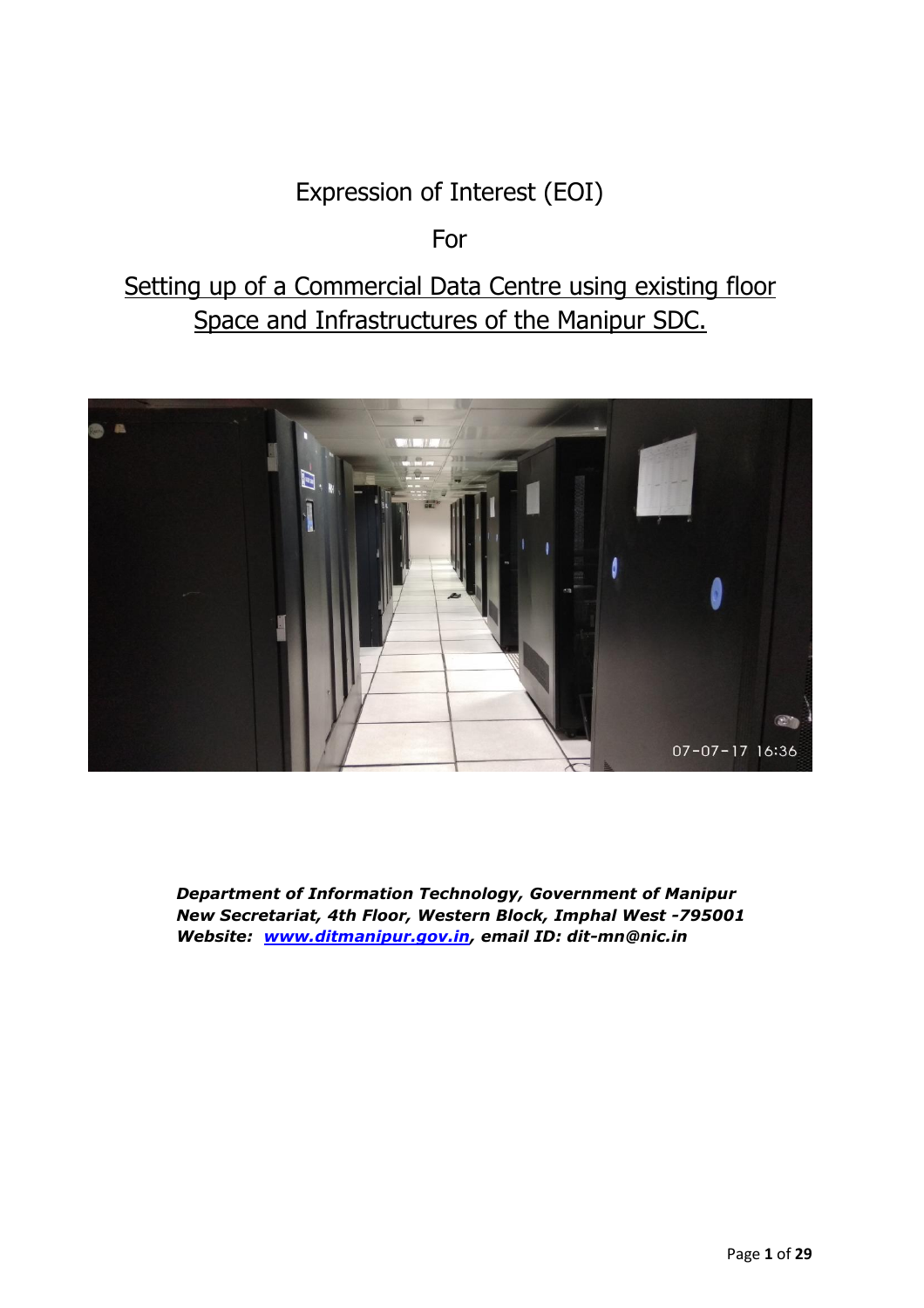#### **1. Introduction**

The **Expression of Interest (EOI)** document contains statements derived from information that is believed to be true and reliable at the date obtained but does not purport to provide all of the information that may be necessary or desirable to enable an intending contracting party to determine whether or not to enter in to a contractor arrangement with Department Information Technology (DIT) in relation to the provision of services. Neither DIT nor any of its officers, employees, agents, representative, contractors, or advisers give any representation or warranty (whether oral or written), express or implied as to the accuracy, updating or completeness of any writings, information or statement given or made in this EOI document.

#### **1.2 Disclaimer**

Subject to any law of the country, and to the maximum extent permitted by law, DIT and its officers, employees, contractors, agents, and advisers disclaim all liability from any loss or damage (whether foreseeable or not) suffered by any person acting on or refraining from acting because of any information, including forecasts, statements, estimates, or projections contained in this EOI document or conduct ancillary to it whether or not the loss or damage arises in connection with any negligence, omission, default, lack of care or misrepresentation on the part of DIT or any of its officers, employees, contractors, agents, or advisers.

#### **1.3 Costs Borne by Respondents**

All costs and expenses incurred by Recipients/Respondents in any way associated with the development, preparation and submission of responses, including but not limited to attendance at meetings, discussions, demonstrations, etc. and providing any additional information required by DIT, will be borne entirely and exclusively by the Recipient/Respondent.

#### **1.4 No Legal Relationship**

No binding legal relationship will exist between any of the Recipients/Respondents and DIT until execution of a contractual agreement.

#### **1.5 Recipient Obligation to Inform Itself**

The Recipient must conduct its own investigation and analysis regarding any information Contained in the EOI document and the meaning and impact of that information.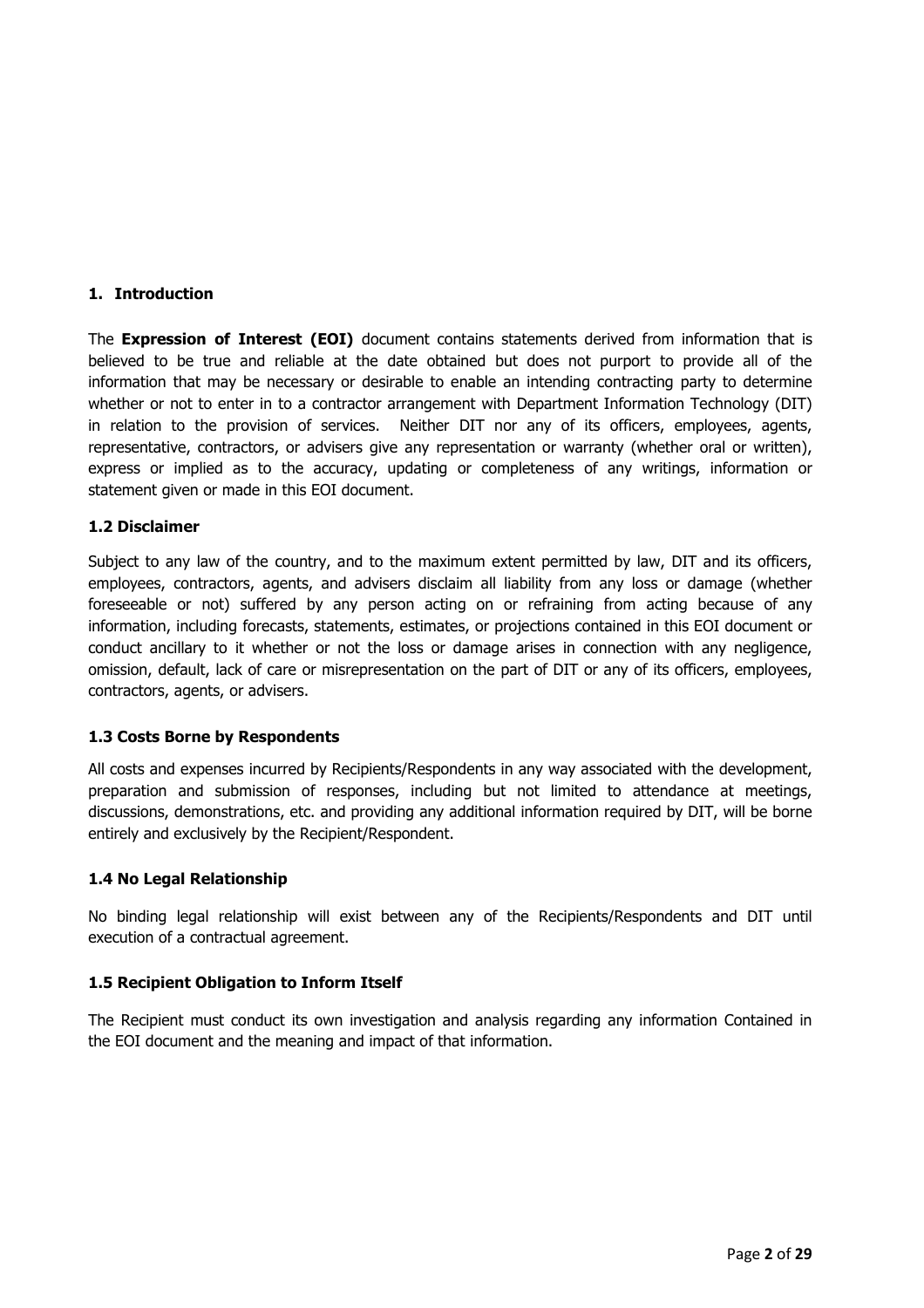## **1. ESSENTIAL INFORMATION:**

| SI. | <b>Particulars</b>                                     | <b>Details</b>                                                                         |
|-----|--------------------------------------------------------|----------------------------------------------------------------------------------------|
| 1.  | Document Reference Number                              | 15/3/2010-DIT(Vol-I)                                                                   |
| 2.  | Notice Inviting EOI                                    | Date of Notice Inviting the EOI.                                                       |
| 3.  | Last Date and Time of Receiving of Queries             | 29 <sup>th</sup> June, 2018 at 1:00 PM                                                 |
| 4.  | Last date of the submission of EOI                     | 10 <sup>th</sup> July, 2018 at 1:00 PM                                                 |
| 5.  | Opening of EOI                                         | 13 <sup>th</sup> July, 2018 at 1:00 PM                                                 |
| 6.  | <b>Bidders Presentation</b>                            | On the Next day of EOI opening date at 3:00pm<br>(IST)                                 |
| 7.  | Portal for EOI Information                             | www.manipur.gov.in, www.ditmanipur.gov.in                                              |
| 8.  | Office Address of DIT, MANIPUR                         | 4 <sup>th</sup> Floor, Western Block, New Secretariat Building,<br>Imphal - 795001     |
| 9.  | <b>Nodal Contact Person</b>                            | Shri N. Ashakiran Singh, Informatics Officer -<br>Department of Information Technology |
| 10. | Validity of the Proposal given by The bidders          | 60 days.                                                                               |
| 11. | Legal Jurisdiction                                     | High Court of Manipur, Imphal                                                          |
| 12. | Right to Accept or Reject the Proposal will be<br>with | DIT, MANIPUR                                                                           |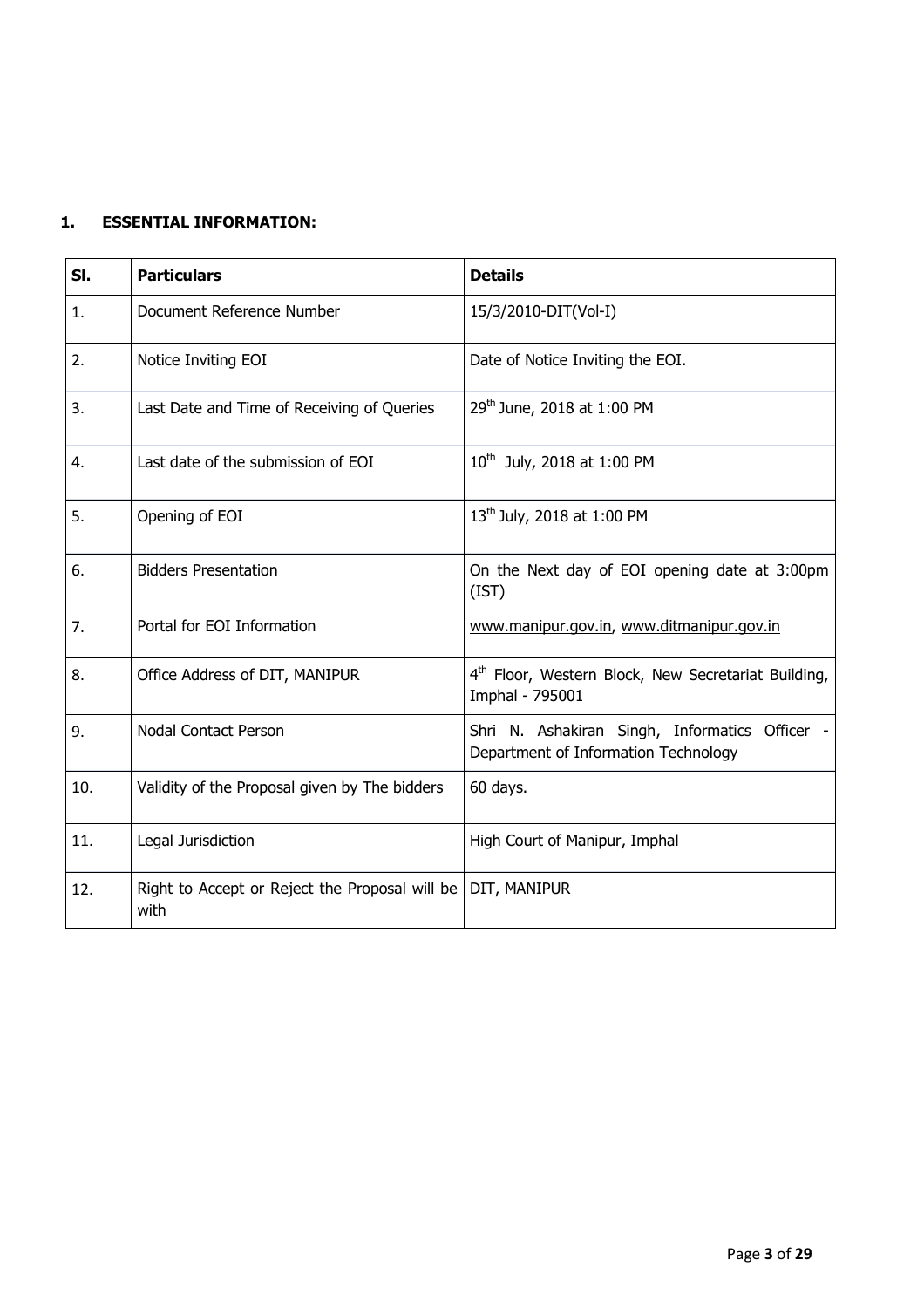#### **3. INVITATION FOR PROPOSAL**

#### **1. Background**

State Data Centre (SDC) is one of the core infrastructure components under National e-Governance Plan (NeGP) to consolidate services, applications and infrastructure to provide efficient electronic delivery of G2G, G2C and G2B services. Manipur State Data Centre (MSDC) was set up in Ground Floor, West Block New Secretariat Building Imphal to act as a central repository of all data and applications/websites for the entire Government of Manipur.

Manipur SDC server room has 1435 sqft space and forty one 41 (forty one) nos. of 32U racks are installed at the Manipur SDC. Manipur SDC has redundant power supply, 4 (four) Nos. of 160KVA Diesel Generators (DG) sets are being used to provide power backup and has dedicated 250 KVA line power supply. To provide cooling facility in the Manipur SDC Server room 4 (four) nos.17 TR double compressors Precision Air Conditioning (PACs) are using in the Server room.

Further, Manipur SDC is using 4 (four) nos. of 120KVA Uninterrupted Power Supply (UPS) for uninterrupted power supply to Server hall and two (2) nos. of UPS are used for the purpose of uninterrupted lighting system in the Manipur SDC. Manipur SDC has its own Building Management System (BMS) including Lighting control system, Visitor management system, Security system, Life safety and fire system and Rodent Repellent system etc.

Expression of Interest (EOI) is hereby invited from interested firms/vendors to express their interest and suggestions for selection of Data Centre Operator (DCO) to set up and operation and maintenance of a commercial Data Centre using the existing space and infrastructures available at the Manipur SDC. The intended firm/vendors should have proven track record of setting up, operation and Maintenance of Data Centre.

#### **2. Scope of Work**

#### **2.1. Maintenance and Operation of Manipur State Data Centre :**

The DCO will Operate and Maintain the Manipur SDC at no cost to the Government of Manipur. The DCO can set up its own commercial Data Centre within the Manipur SDC by using/utilizing the existing Infrastructure on 'as is where is' basis and part of existing Server Hall area.

The DCO will reserve 10% of the rack space for DIT, Manipur at free of cost for hosting of applications/websites of Government Department and agencies. The DCO will pay one time royalty to the DIT, Manipur on annual basis and it will be considered as a parameter for financial bid when evaluating the tender for selection of DCO.

The Commercial Data Centre should follow ITIL framework. The DCO will provide sufficient manpower for Operation and Maintenance of the Manipur SDC in 24x7 mode. The DCO will setup its own Servers, Firewall and Connectivity etc. for the purpose of setting up Commercial Data Centre and will be segregated logically from the existing IT infrastructure of Government of Manipur.

The DCO will sign a lease contract for a period of 3 years for utilising the existing floor space and infrastructures of the Manipur SDC.. The details of the existing infrastructures are at section 8 "List of existing infrastructures in Manipur SDC". The DCO will be responsible for arranging/extending comprehensive contract for all the infrastructures from respective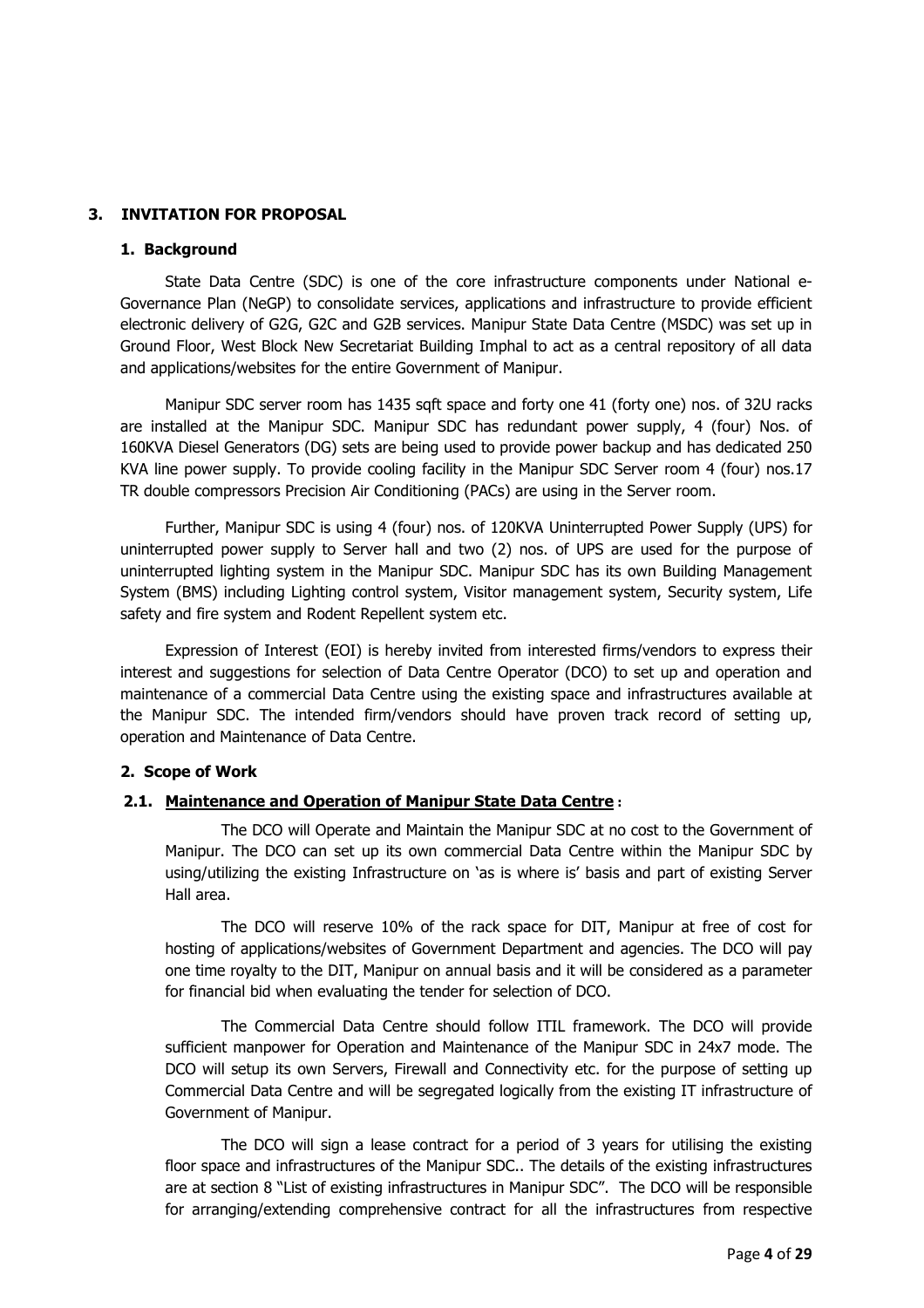OEMs/ or from any other Private vendor/firm offering Annual Maintenance Contract (AMC) for infrastructures for maintenance and support. Cost to be incurred will be borne by the DCO.

The DCO will be responsible for replacement/upgrading of any faulty parts with due approval of the Departmental Operation & Maintenance Committee. The DCO will also keep spare part in stock. The DCO will be responsible for maintaining/extending the Annual maintenance contract (AMC) of the entire existing infrastructure components at no extra cost to the Department of IT.

The DCO will provide 24x7x365 operating and maintaining services for a period of 3 years from the date of commencement of Operations and Maintenance Activity by the selected bidder. The scope of the services for overall Physical and IT infrastructure management of the Manipur SDC should follow ITIL framework during the contract period, it include 365x24x7 Monitoring, Maintenance and Management of the entire MSDC, along with providing Helpdesk services.

#### **2.2 System Administration, Maintenance and Management Services:**

The objective of this service is to support and maintain all the Systems and Servers installed in the Manipur SDC, and will include:

- i. 24x7x365 monitoring and management of the servers.
- ii. Operating System administration, including, but not limited to management of users, processes, preventive maintenance and management of servers including updates and patches to ensure that the system is properly updated. Bidder should include the cost for 2 years updates, and patches for the components.
- iii. Installation and Re-installation of the server hardware in the event of system crash/failures.
- iv. Regular analysis of events and logs generated in all the sub-systems including but not limited to servers, operating systems, security devices, etc. to identify vulnerabilities. Action shall be taken in accordance with the results of the log analysis.
- v. Adoption of policies as defined by the state government.
- vi. Provide integration and user support on all supported servers and data storage systems.
- vii. Troubleshoot problems with web services, services, applications software, desktop/server relationship issues and overall aspects of a server environment.
- viii. Manage and monitor server configuration, performance, and activity of all servers.
- ix. Hardening servers, in line with security policies.

#### **2.3 Network Management**

The objective of this service is to ensure continuous operation and upkeep of the LAN & WAN infrastructure at the Manipur SDC including all active and passive components. The scope excludes maintenance of WAN links which shall be the responsibility of SWAN Implementation Agency. However, for overall functioning of the Manipur State Data Centre, the selected bidder shall be responsible to coordinate with SWAN team for WAN link related issues.

The services to be provided for Network Management include: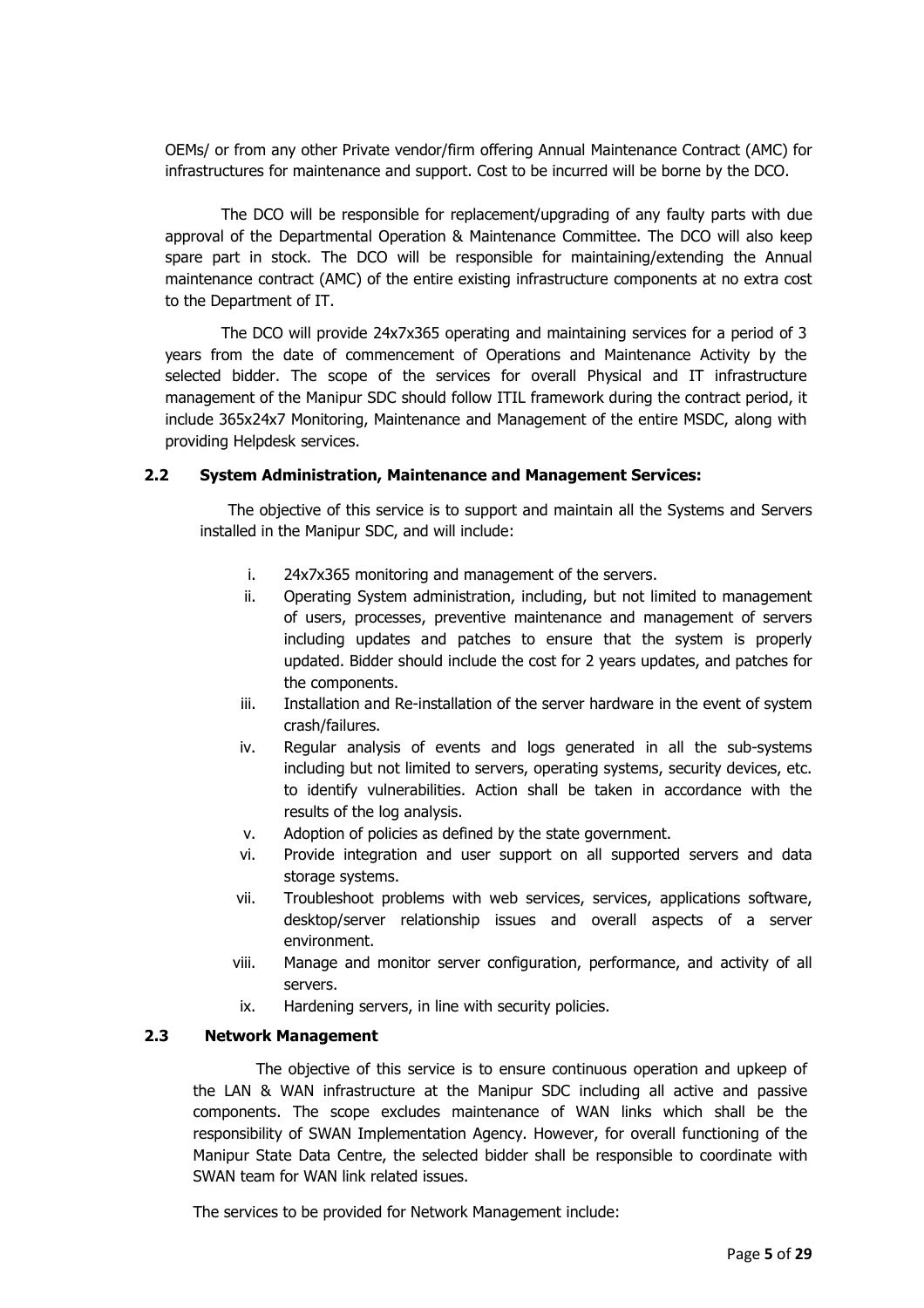- i. Ensuring that the network is available 365x24x7.
- ii. Attending to and resolving network failures and issues.
- iii. Support and maintain the overall network infrastructure including but not limited to LAN passive components, routers, switches etc.
- iv. Configuration and backup of network devices/ equipment including documentation of all configurations.
- v. 365x24x7 monitoring of the network to spot the problems immediately.
- vi. Provide information on performance of Ethernet segments, including capacity utilization and error statistics for the segment and the top-contributing hosts, WAN links and routers.

#### **2.4. Storage Administration and Management Services**

The DCO shall be responsible for the management of the storage solution and shall provide the following services:

- i. Identify key resources in the Storage solution
- ii. Identify interconnects between key resources in the Storage solution
- iii. Receive asynchronous notification that the configuration of the Storage solution has changed
- iv. Identify the health of key resources in the Storage solution.
- v. Identify the available performance of interconnects in the Storage solution
- vi. Receive asynchronous notification that the performance of the Storage interconnect solution has changed.
- vii. Identify the zones being enforced in the Storage solution.
- viii. Create/delete and enable/disable zones in the Storage solution
- ix. Identify the storage volumes in the Storage solution.
- x. Create/delete/modify storage volumes in the Storage solution.
- xi. Identify the connectivity and access rights to Storage Volumes in the Storage solution.
- xii. Create/delete and enable/disable connectivity and access rights to Storage Volumes in the Storage solution.
- xiii. Storage administrations facilitate in connecting to the Storage later and give them access rights as required.

#### **2.5 Physical Security Services**

The objective of this service is to provide a physically secure environment through the presence of physical security guards. This service includes:

- a. Monitoring bonfire personnel enter the Data Centre.
- b. Frisk bags of personnel entering the Data Centre to ensure that it does not contain any item/device which can be used to breach information security at the Data Centre.
- c. Ensuring security personnel are well versed with ISO27001 requirements of physical security. Primary checking by various equipment (responsibility of The bidder) such as metal detector, CCTV camera etc.

#### **2.6 Database Management**

- i. The DCO will make use of OEM as well as performance and monitoring tools to monitor and manage database.
- ii. The DCO will undertake tasks of managing changes to database schema, disk space, storage, user roles.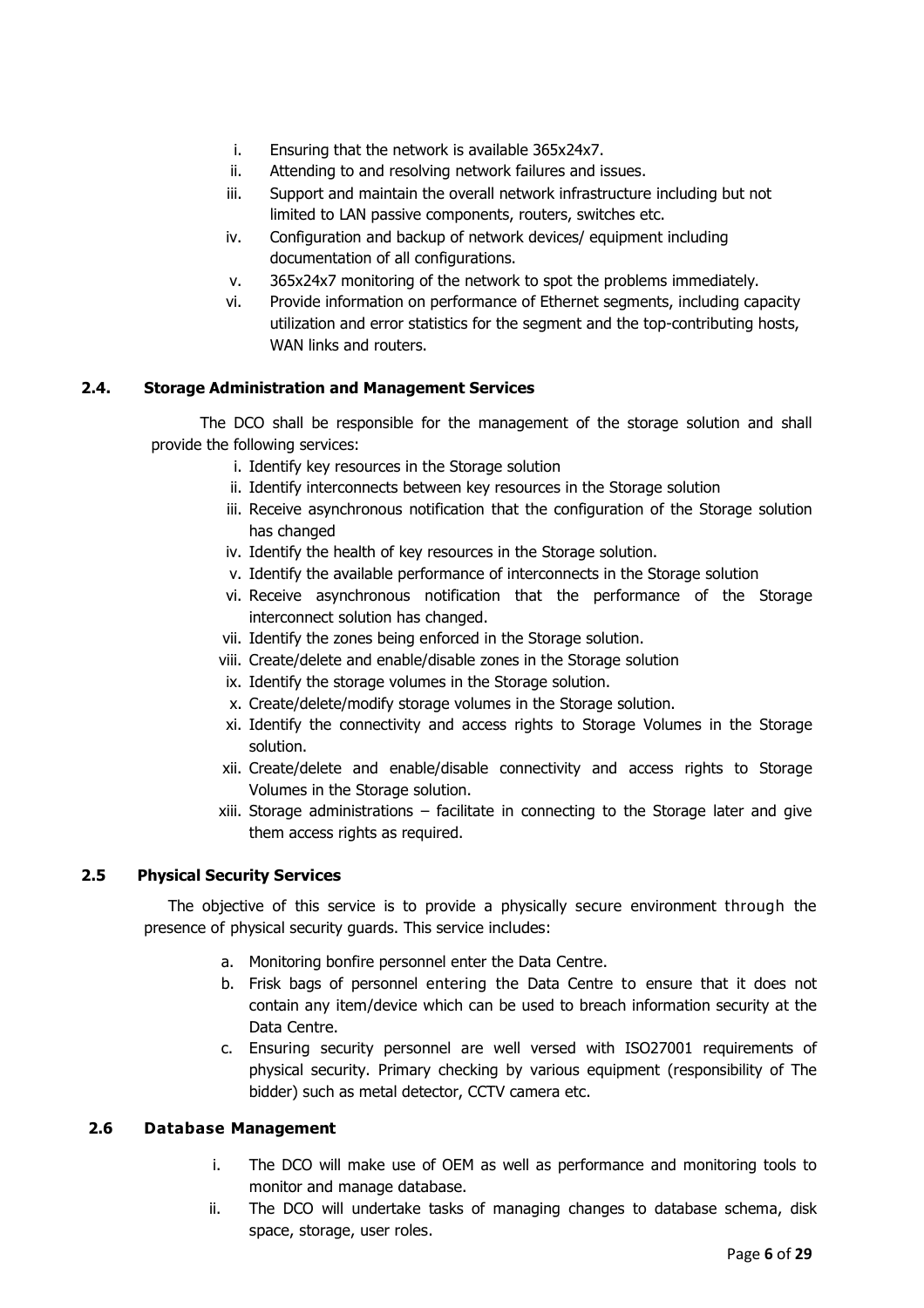- iii. The DCO will periodically perform configuration check stop rove define tuning inputs to SDC with respect to performance and proactive identification of potential problems
- iv. The DCO will provide performance monitoring and tuning of the databases on a regular basis as well as proactive health check-up.
- v. The DCO will manage database update or patch up date as and when required with planned minimal downtime and also conduct regular backups for all databases in accordance with the backup and archive policies and conduct recovery whenever required, in adherence to change management process.
- vi. Installing client software and configuring database connectivity, applying Software patch as provided.
- vii. The DCO will provide database performance and health reports to DIT, Manipur as specified in the tender.

#### **2.7 Non-IT Infrastructure Management and Maintenance Services :**

All the devices installed in the Data Centre as part of the physical infrastructure are Simple Network Management Protocol (SNMP) enabled and shall be centrally and remotely monitored and managed on a 24x7x365 basis via industry leading infrastructure management solution deployed to facilitate monitoring and management of the Data Centre Infrastructure on one integrated console. The Non-IT Infrastructure management and maintenance services shall include:

- a) Proactive and reactive maintenance, repair and replacement of defective components. The cost for repair and replacement shall be borne by the DCO.
- b) The DCO shall have to stock and provide adequate onsite and offsite spare parts and spare components. To provide this service it is important for the selected bidder to have necessary back to back arrangement with the respective OEMs / vendors. The selected bidder needs to provide a copy of the service level agreement signed with the respective OEMs.
- c) Component that is reported to be down on a given date should be either fully repaired or replaced by temporary substitute (of equivalent configuration) within the time frame indicated in the Service Level Agreement (SLA). In case the DCO fails to meet these standards, penalty will be imposed on DCO, as per the specified in a SLA.
- d) The DCO shall also maintain log/records of all maintenance activities for the Manipur SDC equipment/components and shall maintain a logbook on-site that may be inspected by Client at any time during contract period.

#### **2.8 Helpdesk Service:**

The helpdesk service will serve as a single point of contact for all ICT related incidents and service requests. The service will provide a Single Point of Contact (SPOC) and also resolution of incidents. The scope of work includes:

- i. 24x7x365 Help Desk facility for reporting issues/problems with the IT infrastructure.
- ii. To provide a service desk facility and setup all necessary channels for reporting issues to helpdesk. The incident reporting channels will be the following:
	- a. Specific E-Mail account
	- b. Dedicated Phone Numbers
- iii. To implement a call logging system.
- iv. The Help Desk shall undertake the following activities: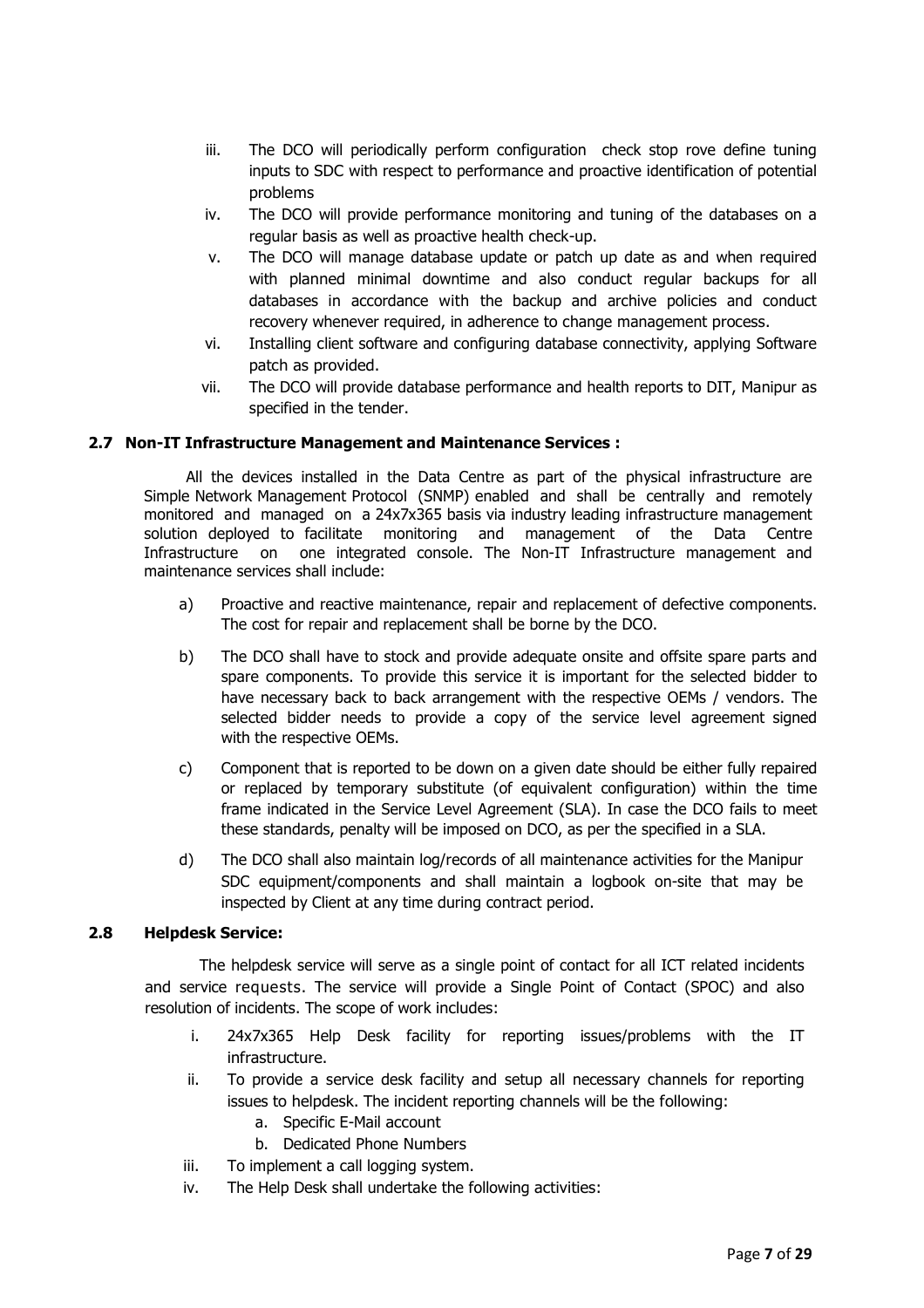- a. Log issues /complaints related to IT infrastructure at the Data centre under the scope of work and issue an ID number against the issue/complaint.
- b. Assign severity level to each issue/complaint.
- c. Track each issue/ complaint to resolution
- d. Escalate the issues / complaints, to DIT, Manipur if necessary as per the escalation matrix defined in discussion with DIT, Manipur
- e. Provide feedback to the callers
- f. Analyse the issue/ complaint statistics
- g. Creation of knowledge base on frequently asked questions to aid the users of the IT infrastructure.
- h. Provisioning of requisite number of Help Desk software licenses for operating the Helpdesk facilities.

#### **2.9. Management Information System (MIS) Reports**:

The DCO shall provide the MIS reports for all the devices installed in the Data Centre in a prescribed format and media as mutually agreed with the Client on a periodic basis. Whenever required by Client, DCO should provide additional reports in the required format or as per Client requirement time to time.

#### **2.10 IT Security Administration Services:**

The objective of this service is to provide a secure environment through the operation and maintenance of the ISO 27001 ISMS Standard. This service includes:

- a) Addressing the ongoing needs of security management including, but not limited to monitoring of various devices / tools such as firewall, intrusion detection, content filtering and blocking, virus protection and vulnerability protection through implementation of proper patches and rules.
- b) Maintaining an updated knowledge base of all the published security vulnerabilities and virus threats for related software and microcode etc.
- c) Ensuring that patches / workarounds for identified vulnerabilities are patched /blocked immediately.
- d) Respond to security breaches or other security incidents with root cause analysis and coordinate with respective OEM in case of a new threat is observed to ensure that workaround / patch is made available for the same.
- e) Provide a well-designed identity management system, security of physical and digital assets, data and network security, backup and recovery etc.
- f) Maintenance and management of security devices, including, but not limited to maintaining firewall services to restrict network protocols and traffic, detecting intrusions or unauthorized access to networks, systems, services, applications or data, protecting email gateways, firewalls, servers from viruses.
- g) Ensuring that the security policy maintained and update various relevant procedures, guidelines and other ISMS documents as per ISO 27001:2013 standards and implement these procedures accordingly.
- h) A process must ensure the continuous improvement of all elements of the information and security management system. (The ISO/IEC 27001 standard adopts the Plan-Do-Check-Act [PDCA] model as its basis and expects the model will be followed.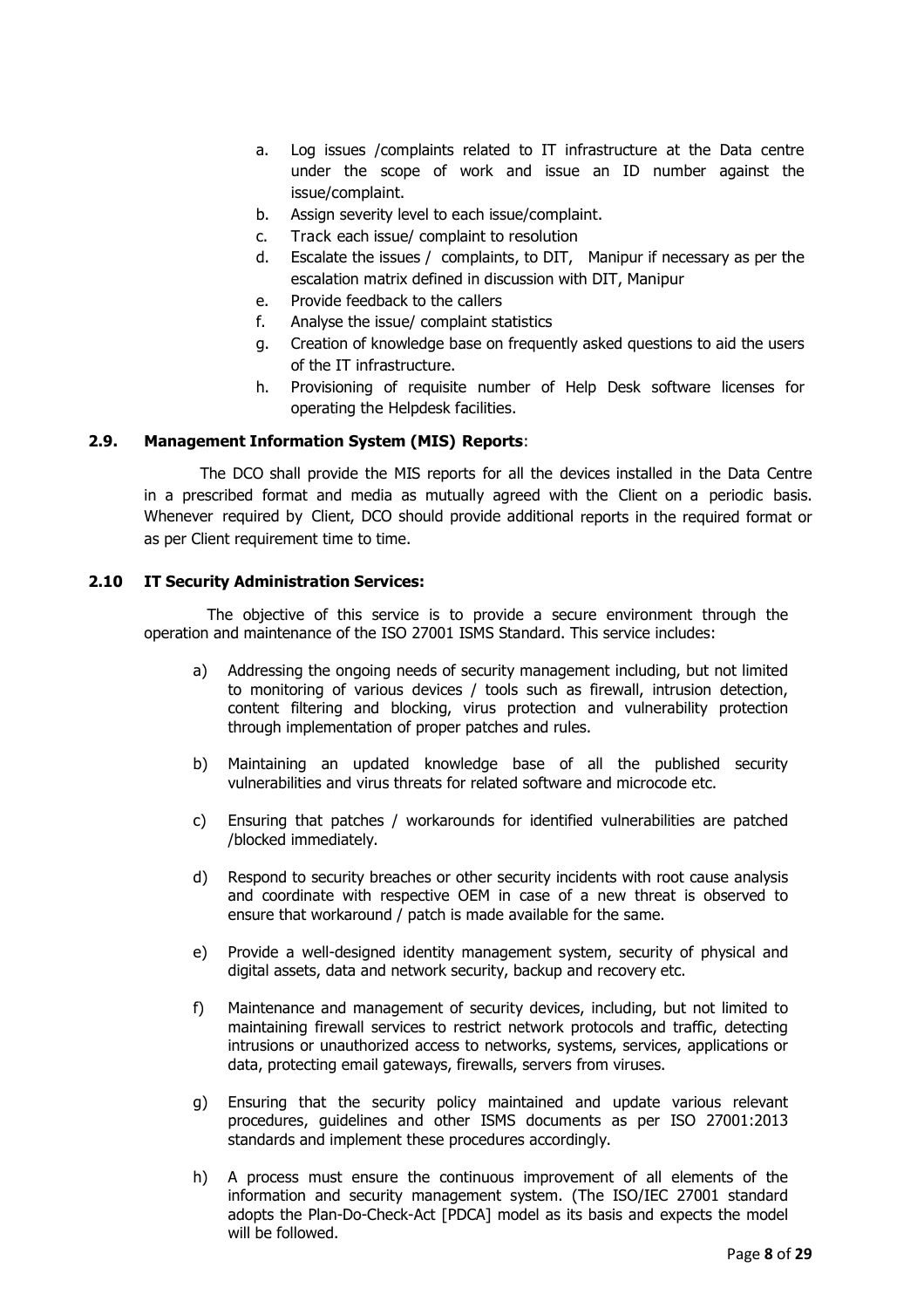#### **2.11 Backup / Restore Services:**

- a) Backup of storage as per the defined policies.
- b) Monitoring and enhancing the performance of scheduled backups, schedule regular testing of backups and ensuring adherence to related retention policies as defined by the Client.
- c) Prompt execution of on-demand backups of volumes and files whenever required or in case of upgrades and configuration changes to the system.
- d) Real-time monitoring, log maintenance and reporting of backup status on a regular basis.
- e) Media management tasks, including, but not limited to, tagging, cross-referencing, storing, logging, testing, and vaulting in fire proof cabinets (onsite and offsite).
- f) 365x24x7 support for file and volume restoration requests at the Data Centre.
- g) Off-site Backup Data (backup) meant for Offsite locations will be handed over by DCO in secured manner to designated officer(s) of Client or State Government. State Government will be responsible for maintaining the Off-site location.

#### **2.12 Maintenance Activities :**

DCO has to carry out the Preventive & reactive maintenance of MSDC infrastructure / components. This includes carrying out the necessary repairs and replacement of parts wherever needed to keep the service & operation levels of the IT & non-IT equipment of MSDC in tune with the requirements of the SLA. Such preventive maintenance shall not be attended during the normal office Hours (i.e. 10 am to 6 pm on weekdays) of MSDC operations. DCO needs to maintain the Log Book for such preventive and reactive maintenance activities. For such preventive maintenance, DCO needs to inform Client prior to 3 days and undertake the activity with written consent of the client. For Scheduled and Preventive Maintenance by DCO for the Hardware /or Software /or Active /or Passive shall be done with written prior intimation to client at least 72 hours in advance. Preventive Maintenance should be carried out at least once in every quarter, which includes:

- a) Checking for any loose contacts in the cables & connections for the respective infrastructure and equipment.
- b) Run diagnostics tests on respective infrastructure and equipment.
- c) Cleaning and removal of dust and dirt from the interior and exterior of the equipment.
- d) Ensuring that wiring is done as per the standard.
- e) Ensuring that wiring diagrams are updated, whenever there are modifications.
- f) Ensuring the management of rack space equipment as needed.
- g) Carrying out and verifying back-ups consistency on regular interval.
- h) Checking and listing all wear and tear of the equipment and site environment.
- i) Ensuring no flammable material is present.
- j) Clearing up of any unnecessary items or Spares. MSDC operator needs to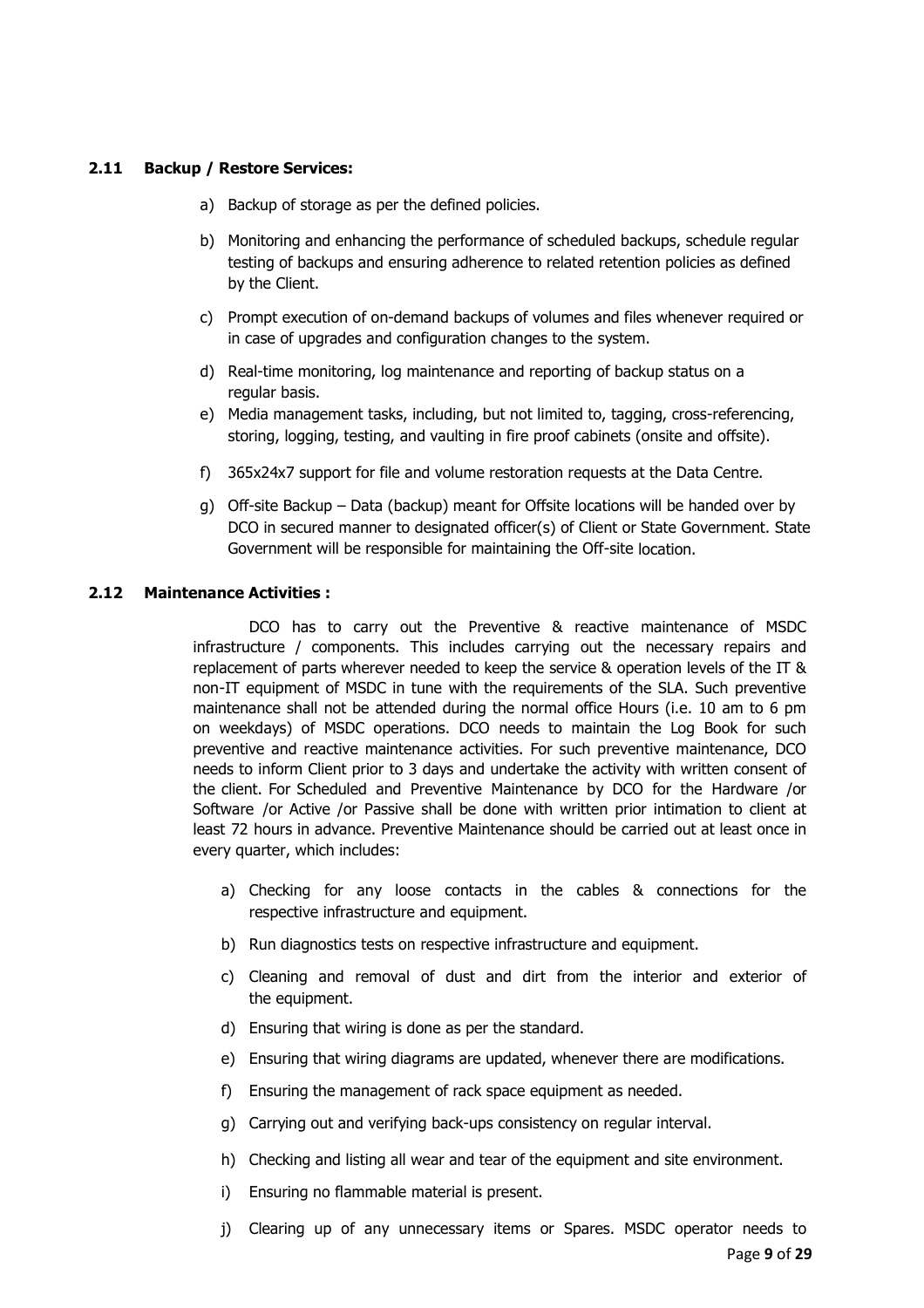ensure cleanliness within MSDC.

#### **3. ELIGIBILITY CRITERIA:**

- a) The Bidder should have a positive net worth of at least Rs. 15 crores or above in any of the two financial years in the last 3 years.
- b) The bidder should have an average annual turnover Rs 20 crores in each of the last three financial year.
- c) The bidder should be an Information Technology Service based Companies /Consortium /Society/Firm registered in India. Incorporation/Registration certificate should be furnished as documentary proof. In case of consortium applicant, details of the consortium criteria at section No. 7. should be fulfilled.
- d) The bidders and all consortium partners shall not have been black listed by any State Government, Central Government or any other Public Sector undertaking or a Corporation as on the date of publication of EOI. An undertaking to this effect should be submitted by the bidder on its letter head.
- e) The bidder should be ISO 20000 and ISO 27001 certified.
- f) The bidder (Prime) should have experience in providing Facility Management Services to at least two Tier-II or above Data Centre, during the last three years as on\_\_\_\_\_. The Facility Management Services shall include IT infrastructure related (i.e. servers, storage, network etc.) / non IT related service (Power cooling, physical security etc.).

#### **Note:**

- a) Bidders' in house Data Centre shall not be considered.
- b) Bidders who have built their own Internet Data Centre (IDC), for commercial use will be considered.

#### **4. GENERAL TERMS**:

- a) DIT, Manipur reserves the right to examine/verify the supportive documents/reports furnished by the bidders.
- b) DIT, Manipur would constitute an evaluation committee that will evaluate the responses in detail in order to determine whether they are substantially responsive to the requirements set forth in the EOI. The decision taken by the committee in this regard is final and binding on all the bidders of EOI.
- c) If any information or document provided in the response to this EOI is found to be misleading subsequently, the bidder will be disqualified.
- d) DIT, Manipur may reject any or all the responses received/cancel the entire process at any stage without assigning any reason whatsoever.
- e) DIT, Manipur shall have absolute discretion to issue Request of Proposal to eligible bidders short listed under EOI or to go for open tender later as per the requirement of Department.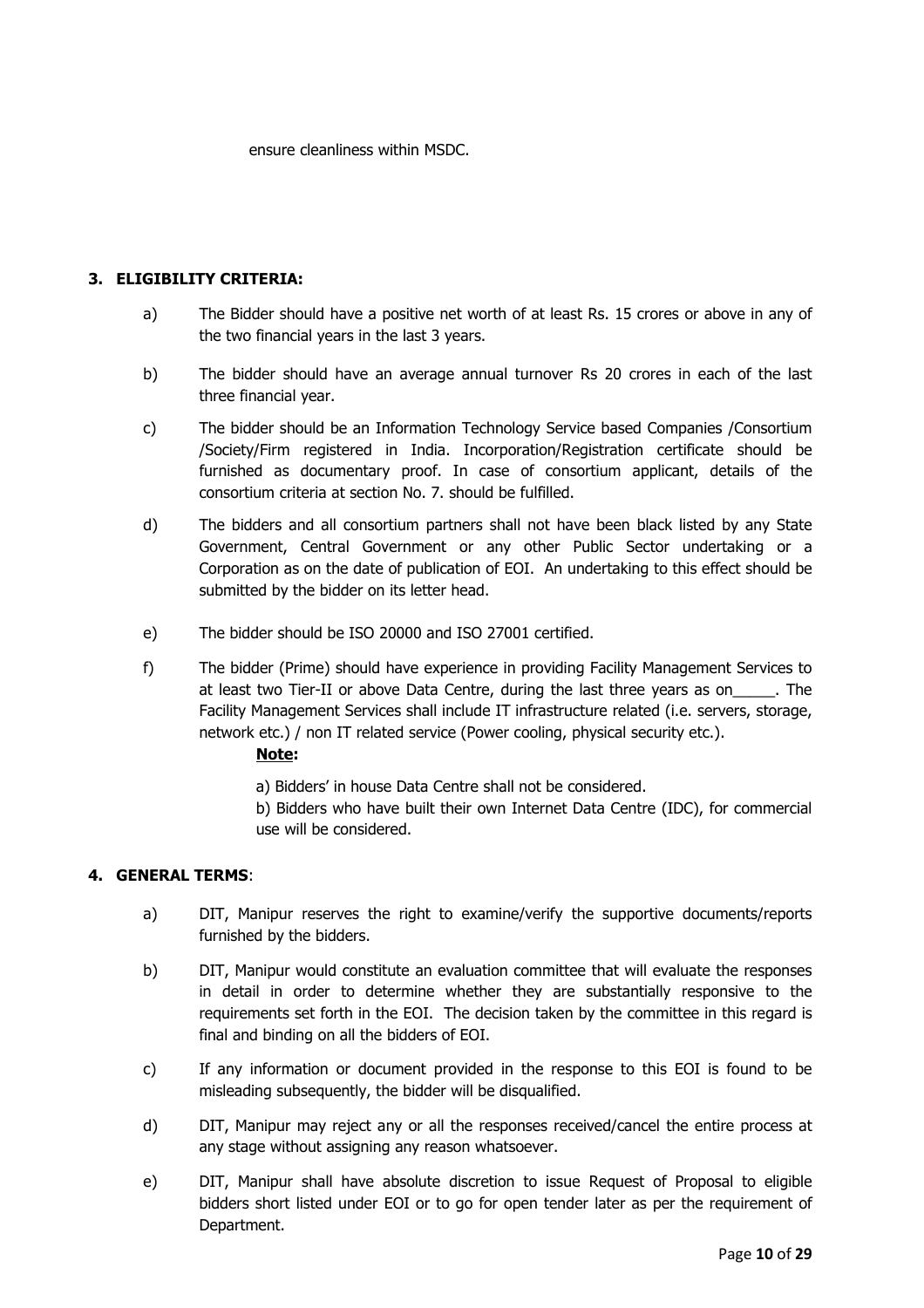- f) DIT, Manipur reserves the right to modify the eligibility criteria and scope of work in EOI.
- g) DIT, Manipur also reserves the right to modify the scope of phases and project duration.
- h) The applicants who wish to submit responses to this EOI should note that they should abide by all the terms and conditions contained in the EOI. If the responses contain any extraneous conditions put in by the respondents, such responses may be disqualified and may not be considered for the empanelment/selection process.
- i) The information exchanged between the bidders and DIT, Manipur as part of this EOI shall be confidential and shall not be disclosed without the prior written consent of the DIT, Manipur.
- j) Notwithstanding anything contained herein above, in case of any dispute, claim and legal action arising out of this EOI, the parties shall be subject to the jurisdiction of courts at Imphal, Manipur State, India only.
- k) If the "Bidder(s)", at any point of time, wishes not to participate in this EOI, the same information may be communicated to the 'DIT, Manipur' within one week of the receipt of this EOI by the "Bidder(s)".

#### **5. SUBMISSION OF PROPOSAL**

- 1. Bidders qualifying as per the criteria mentioned above and who are interested in providing the services detailed above may submit their response to this EOI as per formats given in Bid submission formats along with relevant documentary evidence latest by  $10<sup>th</sup>$  July, 2018 till 1 pm. Any response not containing information for all the parts of Annexure may be rejected.
- 2. The EOI response should be submitted in a sealed cover duly superscripted "Expression of Interest–" at the following address:

## **Office of the Director, Department of Information Technology, Government of Manipur 4 th Floor West Block New Secretariat, Imphal - 795001**

#### **6. Bid Proposal Formats**

In support of eligibility, a Bidder must submit the following documents (besides the other requirements of the tender), original copies or attested copies, as the case may be, in the absence of which the Bid will be rejected.

| SI. No. | Forms   | <b>Description</b>                   |  |  |
|---------|---------|--------------------------------------|--|--|
|         | Form-1  | Pre-Qualification Bid Letter         |  |  |
|         | Form 2a | General Information about the Bidder |  |  |
|         | Form 2b | Pre-Qualification Criteria           |  |  |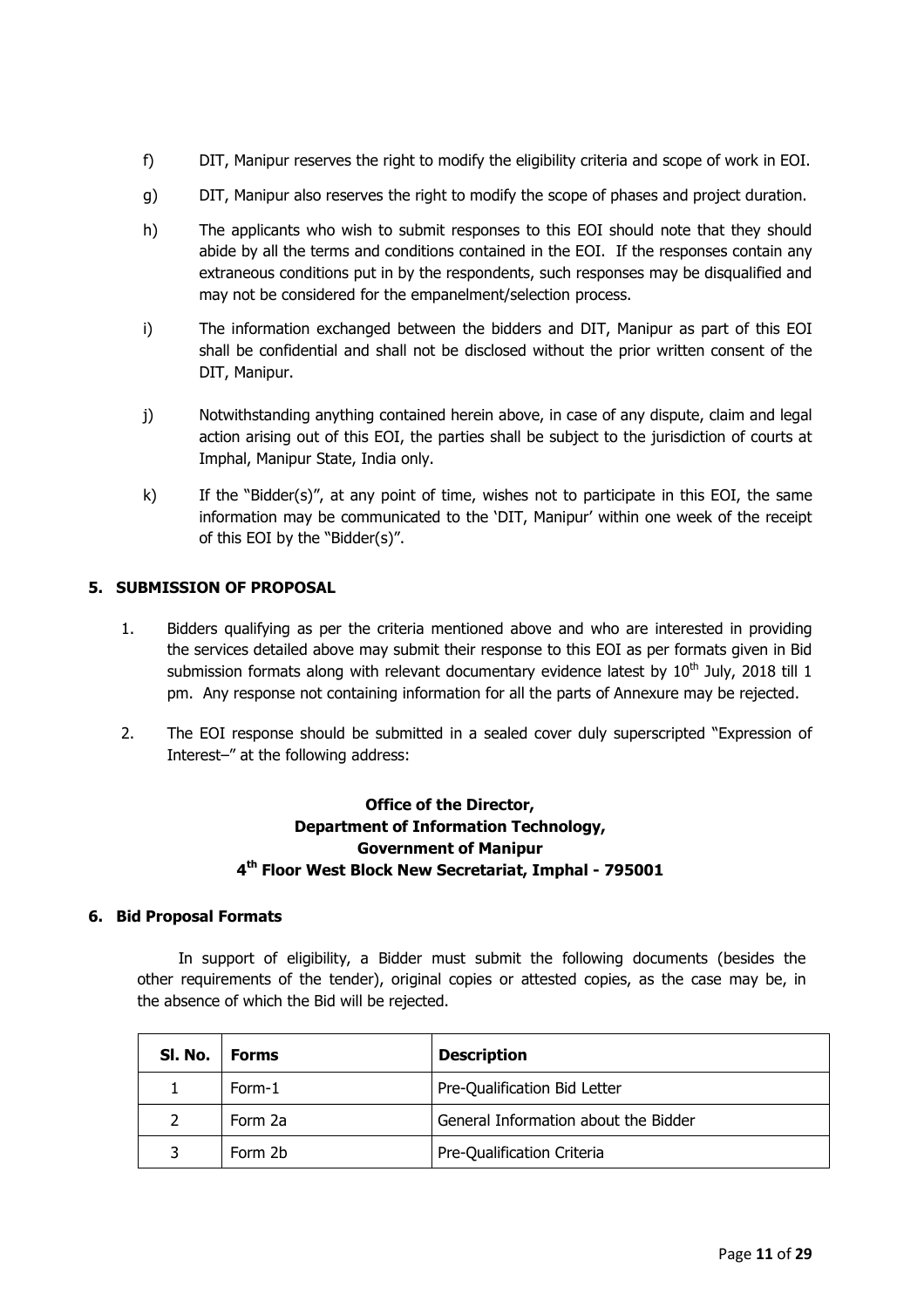#### **6.1 Form-1: Pre-Qualification Bid Letter**.

#### **[Bidders are required to Pre-Qualification Bid Letter as given here on their letterhead]**

To,

The Secretary (IT) Government of Manipur

#### Sub: Setting up of a Commercial Data Centre using existing space and infrastructure of the Manipur SDC under the EOI.

Reference: EOI No. \_\_\_\_\_\_\_\_\_\_\_\_\_\_\_ dated \_\_\_\_\_\_\_\_\_\_\_\_

Sir,

We, the undersigned Bidders, having read and examined in detail all the Tender documents, do hereby propose to provide the services as specified in the EOI document number <EOI REFERENCE NUMBER> Dated <DD/MM/YYYY> along with the following:

2. We hereby declare that our bid is made in good faith, without collusion or fraud and the information contained in the bid is true and correct to the best of our knowledge and belief.

3. We understand that our bid is binding on us and that you are not bound to accept a bid you receive.

Thanking you,

Yours faithfully,

| (Signature of the Bidder)       |  |  |
|---------------------------------|--|--|
| <b>Printed Name Designation</b> |  |  |
| Seal                            |  |  |
| Date:                           |  |  |
| <b>Business Address:</b>        |  |  |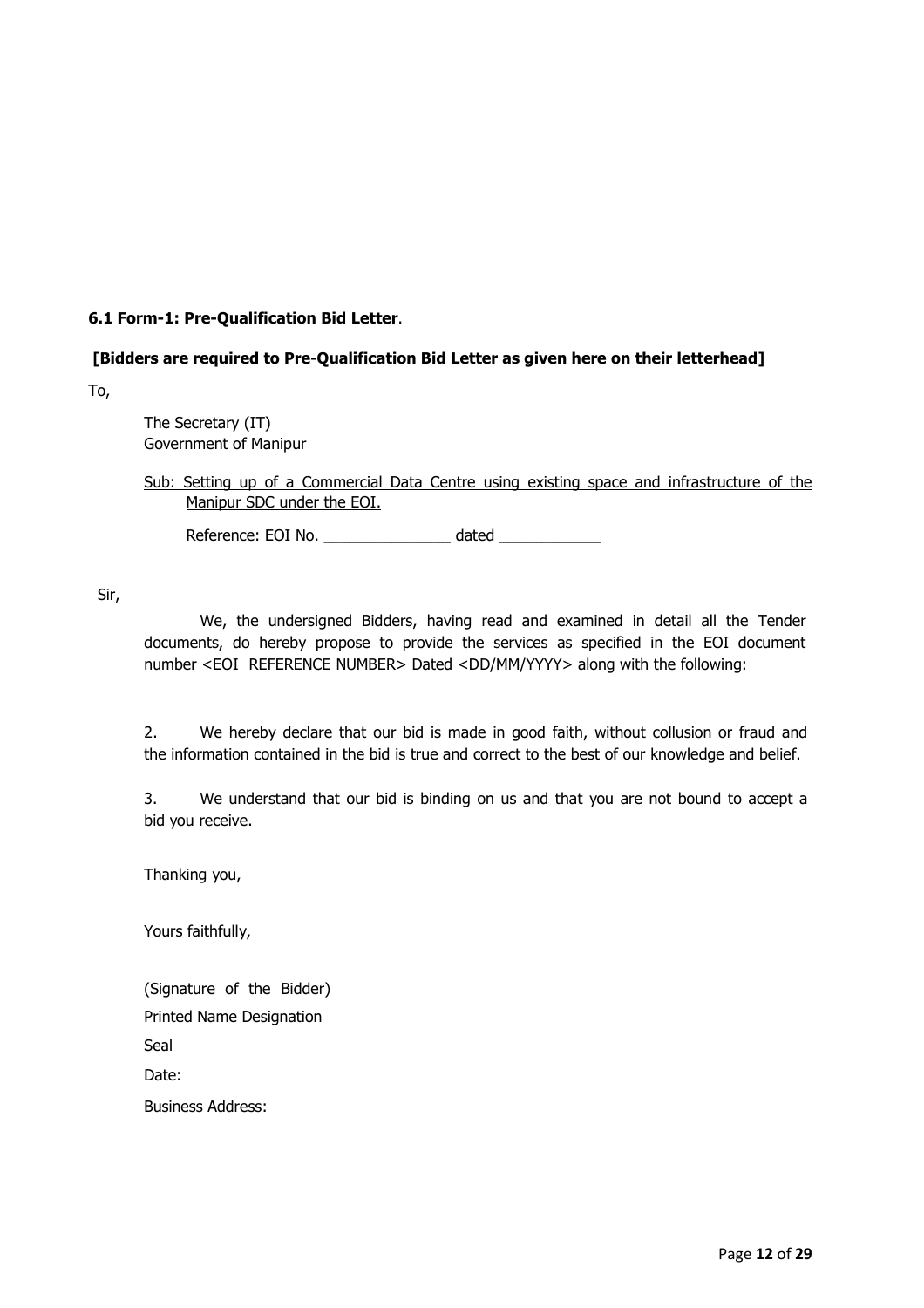### **6.2 Form-2a: General Information about the Bidder**

|    | <b>Details of the Prime Bidder</b>                                                                                                           |                                                              |      |           |  |           |  |
|----|----------------------------------------------------------------------------------------------------------------------------------------------|--------------------------------------------------------------|------|-----------|--|-----------|--|
|    | Name of the Organisation / Company                                                                                                           |                                                              |      |           |  |           |  |
|    | Registered Office address:                                                                                                                   |                                                              |      |           |  |           |  |
|    | Corporate and administrative office address:                                                                                                 |                                                              |      |           |  |           |  |
|    |                                                                                                                                              | Status of the Company (Public Ltd/ Pvt. Ltd)                 |      |           |  |           |  |
|    | Details of Incorporation of the Company                                                                                                      |                                                              | Date |           |  |           |  |
|    |                                                                                                                                              |                                                              |      | Ref. No.  |  |           |  |
| 1. | Details of Commencement of Business                                                                                                          |                                                              | Date |           |  |           |  |
|    |                                                                                                                                              |                                                              |      | Ref. No.  |  |           |  |
|    | Valid GST Registration No.                                                                                                                   |                                                              |      |           |  |           |  |
|    | Permanent Account Number (PAN)                                                                                                               |                                                              |      |           |  |           |  |
|    | Phone nos. / Mobile Nos.:                                                                                                                    |                                                              |      |           |  |           |  |
|    | Website                                                                                                                                      |                                                              |      |           |  |           |  |
|    | Email id                                                                                                                                     |                                                              |      |           |  |           |  |
|    | Name & Designation of the concerned Official to<br>whom all references shall be made                                                         |                                                              |      |           |  |           |  |
| 2. | Phone nos. / Mobile Nos.:                                                                                                                    |                                                              |      |           |  |           |  |
|    | E-Mail ID:                                                                                                                                   |                                                              |      |           |  |           |  |
| 3. | Total No. of Employees/Manpower Strength:                                                                                                    |                                                              |      |           |  |           |  |
| 4. | 1956 & Company Registration No with RoC                                                                                                      | Year of registration under Indian Companies Act,             |      |           |  |           |  |
| 5. | Detailed description and value of work done in<br>YES/NO<br>the past three years and works in hand (to be<br>furnished in the Annexure - II) |                                                              |      |           |  |           |  |
|    |                                                                                                                                              | Financial Details (as per audited Balance Sheets) (in crore) |      |           |  |           |  |
| 6. | Year                                                                                                                                         | 2015-2016                                                    |      | 2016-2017 |  | 2017-2018 |  |
|    | Net Worth                                                                                                                                    |                                                              |      |           |  |           |  |
|    | Turn Over                                                                                                                                    |                                                              |      |           |  |           |  |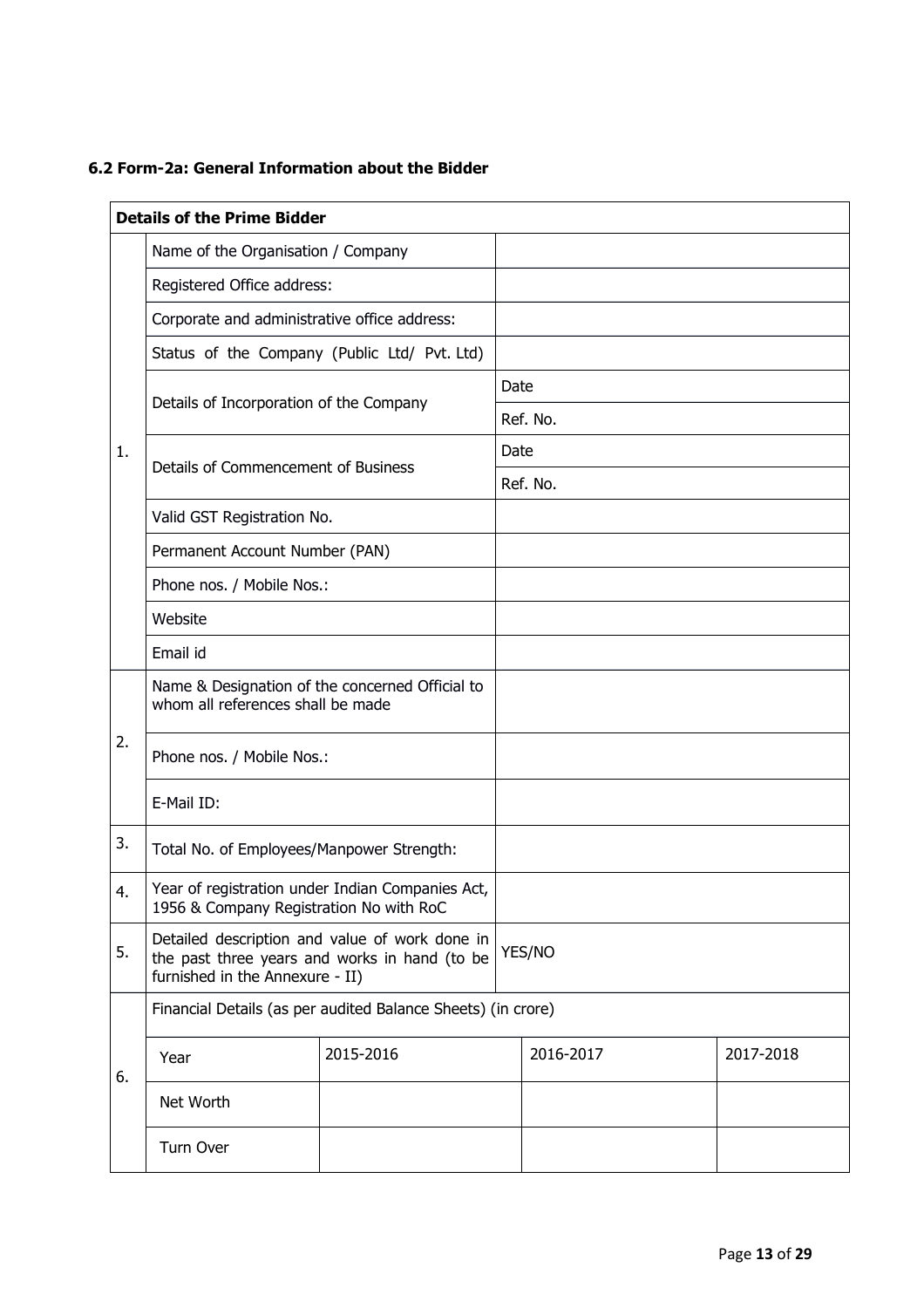|    | Details of the members of the Consortium (Please attach consortium Agreement)                          |  |  |  |  |
|----|--------------------------------------------------------------------------------------------------------|--|--|--|--|
| 1. | Name of the Bidder                                                                                     |  |  |  |  |
| 2. | Address of the Bidder                                                                                  |  |  |  |  |
| 3. | Name & Designation of the contact person to<br>whom all references shall be made regarding this tender |  |  |  |  |
| 4. | Telephone No. (with STD Code)                                                                          |  |  |  |  |
| 5. | E-Mail of the contact person:                                                                          |  |  |  |  |
| 6. | Fax No. (with STD Code)                                                                                |  |  |  |  |
| 7. | Website                                                                                                |  |  |  |  |

## **6.3 Form 2b: Pre-Qualification Criteria**

| SL. | <b>Clause</b>                                                                                                                                                                                                                                                 | <b>Document required</b>                                                                                                                                                                                                                                                                                 | <b>Nos. of Pages</b> |
|-----|---------------------------------------------------------------------------------------------------------------------------------------------------------------------------------------------------------------------------------------------------------------|----------------------------------------------------------------------------------------------------------------------------------------------------------------------------------------------------------------------------------------------------------------------------------------------------------|----------------------|
| 1.  | The bidder (prime) should be company<br>registered under the Companies Act, 1956<br>since last 5 years as on 31.03.2018.                                                                                                                                      | Certificate of incopration<br>and Self-Certification of<br>being in the Information<br>Technology business for the<br>last 5 years should be<br>attached.                                                                                                                                                |                      |
| 2.  | Bidder (prime) should be an established<br>Information Technology company/ IT System<br>Integrator and should have been in the<br>business for a period exceeding three years<br>as on 31.03.2018.                                                            | of<br>Commencement<br>Business Certificate, work<br>orders conforming year and<br>of<br>activity<br>and<br>area<br>Memorandum and Articles<br>of Associations should be<br>attached.                                                                                                                     |                      |
| 3.  | The bidder (prime) should have positive net<br>worth of at least 15 cores or above and<br>turnover of average Rs. 20 crores for each of<br>the last three Financial Years ending on<br>31.03.2018.                                                            | Accountant<br>Chartered<br>certificate for Net-worth,<br>Turnover and PAT should<br>be attached. Copy of the<br>audited profit and<br>loss<br>account/ balance<br>sheet/<br>annual report<br>and<br>calculation of Net-worth<br>of last three financial<br>years (upto 31-Mar-18)<br>should be attached. |                      |
| 4.  | bidder<br>should<br>The<br>(prime)<br>have<br>experience in providing Facility management<br>services to at least one Data Center, during<br>the last five (5) years as on 31.03.2018:<br>An order value of not less than Rs. 1 crores<br>will be considered. | Copy<br>of<br>work<br>order/<br>client certificates should be<br>attached.                                                                                                                                                                                                                               |                      |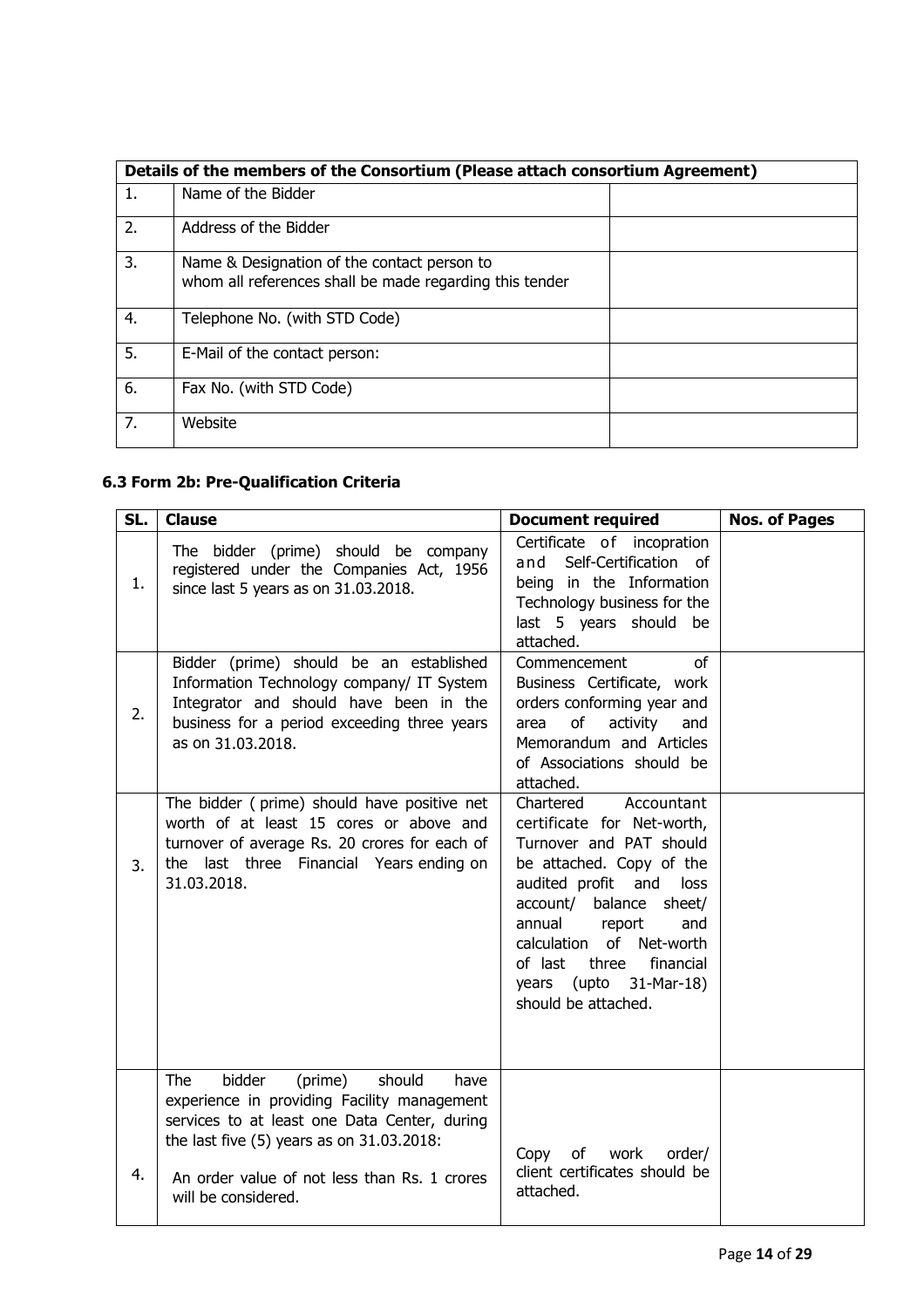|    | Bidder's in house Data Centers<br>Note:<br>shall not be considered unless used for<br>commercial use.                                                                                                                                                                                                                                                                                                                       |                                                                                                                                                                                              |  |
|----|-----------------------------------------------------------------------------------------------------------------------------------------------------------------------------------------------------------------------------------------------------------------------------------------------------------------------------------------------------------------------------------------------------------------------------|----------------------------------------------------------------------------------------------------------------------------------------------------------------------------------------------|--|
| 5. | The bidder (prime) must have on its<br>least 50 technically qualified<br>roll at<br>professionals in the area of networking,<br>systems integration and prior experience in<br>providing the Data Center Infrastructure<br>maintenance services<br>as<br><sub>on</sub><br>31.03.2018. At least five resources should<br>be ITIL Certified and five resources should<br>be ISO 27001 lead Auditor/ Implementer<br>certified. | Certificate from bidders HR<br>Department<br>for<br>number of employees'<br>by<br>the<br>employed<br>company. Name of the<br>employees which are ITIL/<br>ISO 20000<br>ISO.<br>and<br>27001. |  |
| 6. | The Bidder and all consortium partners<br>shall not be under a declaration of<br>ineligibility for corrupt or fraudulent practices<br>or blacklisted with any of the Government<br>agencies.                                                                                                                                                                                                                                | Declaration in this regard<br>by the authorized signatory<br>of the prime bidder should<br>be attached.                                                                                      |  |
| 7. | In case of consortium, agreement copy is to<br>be furnished.                                                                                                                                                                                                                                                                                                                                                                |                                                                                                                                                                                              |  |

#### **Annexure-II DETAILS OF WORKS AND SERVICES OF SIMILAR NATURE DONE BY THE PARTY DURING THE LAST THREE YEARS.**

**Note**: Photocopy of Performance Certificate / Completion Certificate of Owner in Support of the work mentioned above is required to be enclosed.

| SI. | <b>Description</b><br>of the work<br>executed<br>with details | Name and<br>address of<br>the client with<br>contact<br>numbers | <b>Value of</b><br>work<br>executed | <b>Period From</b><br>To : | <b>Total</b><br><b>Period</b><br>(Year /<br>Months) | <b>Remarks</b> |
|-----|---------------------------------------------------------------|-----------------------------------------------------------------|-------------------------------------|----------------------------|-----------------------------------------------------|----------------|
|     |                                                               |                                                                 |                                     |                            |                                                     |                |
|     |                                                               |                                                                 |                                     |                            |                                                     |                |
|     |                                                               |                                                                 |                                     |                            |                                                     |                |

#### **7. Consortium Criteria**

In case of consortium the prime bidder must be specified by the bidder.

The prime bidder cannot be a partner in more than one consortium. In case of consortium no company will be allowed to participate in more than one bid i.e. they should have exclusive partners in case it is observed that any consortium have a common partner then such consortiums will stand disqualified and under no circumstances their bids will be entertained. An undertaking in this regard has to be enclosed.

In case of a consortium, applicant consortia shall have a valid Memorandum of Understanding (MoU)/ agreement (duly registered) among all the members signed by the Chief Executives/ Authorized Signatories of the companies dated prior to the submission of the bid. The MoU/ consortium agreement shall clearly state the composition of the consortium who shall be the prime bidder, the complete description of the partner and roles and responsibilities of the partners. The MoU/agreement shall be exclusively for this project and shall be responsible in case of failure by any partner.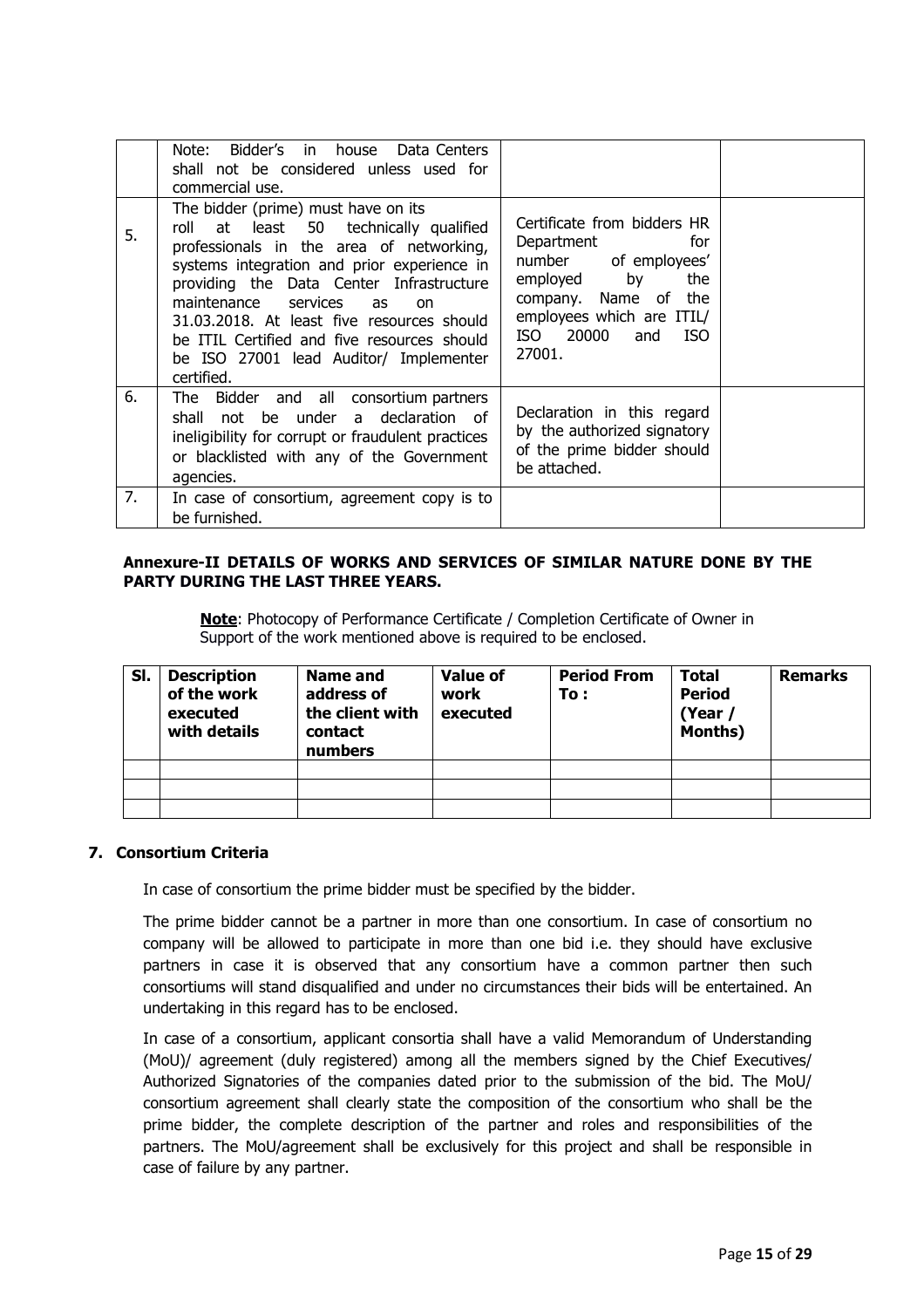In case of a consortium, the maximum of bidders should not be more than 3 bidders. If The bidder (All members of consortium) is a bidder, it should be registered under company's act 1956. Partnership and Proprietor firm are not allowed.

The bidder (Each member of the Consortium) shall have company registration certificate, registration under labour laws & contract act, valid GST registration Number and Permanent Account Number (PAN) issued by income Tax department. (Copy of each registration should be provided).

Attested copy of the company's annual report has to be attached along with the bid. Bidder should submit an undertaking that Bidder (or any member of the consortium) is as a company/consortium and product quoted are not Black Listed by any Govt. dept. /agency in India.

Members of the Consortium shall be jointly and severally liable to the Government for the execution of the project in accordance with the terms of the bid document and a statement of this effect shall be included in the Memorandum of Understanding/consortium Agreement.

#### **8. List of the existing infrastructure in Manipur SDC**

#### **8.1. List of the Non-IT equipment:**

| SL.            | <b>Product Detail</b>                                       |          |                                 |                                          |                      |  |  |
|----------------|-------------------------------------------------------------|----------|---------------------------------|------------------------------------------|----------------------|--|--|
|                | <b>Name</b>                                                 | Quantity | <b>Make</b>                     | <b>Model</b>                             | <b>Serial Number</b> |  |  |
|                |                                                             |          | Kirlonskar Green                | 6K 1080TA                                | 6H5245/1100071       |  |  |
| 1              | <b>DG Set</b>                                               | 4 Nos    | Kirlonskar Green                | 6K 1080TA                                | 6H5245/1100070       |  |  |
|                |                                                             |          | Kirlonskar Green                | 6K 1080TA                                | 6H5245/1100058       |  |  |
|                |                                                             |          | Kirlonskar Green                | 6K 1080TA                                | 6H.5255/1300170      |  |  |
|                |                                                             |          | Riello-<br>120KVA<br><b>UPS</b> | 120LH-<br><b>MPS</b><br><b>PARALLELO</b> | MM07AP310180001      |  |  |
| $\overline{2}$ | <b>UPS</b><br>for<br><b>Server</b><br><b>Room (120 KVA)</b> | 4 Nos    | Riello-<br>120KVA<br><b>UPS</b> | 120LH-<br><b>MPS</b><br><b>PARALLELO</b> | MM07AP310180002      |  |  |
|                |                                                             |          | Riello-<br>120KVA<br><b>UPS</b> | UPS-MPT-120-6P-<br><b>HCP</b>            | MR09UP508450001      |  |  |
|                |                                                             |          | Riello-<br>120KVA<br><b>UPS</b> | UPS-MPT-120-6P-<br><b>HCP</b>            | MR09UP508450003      |  |  |
|                | <b>UPS for NOC, BMS,</b>                                    | 2 Nos    | Riello- 10KVA UPS               | UPS MST 10 AOP                           | MM08UT311630001      |  |  |
| 3              | <b>Staging Area (10</b><br><b>KVA)</b>                      |          | Riello- 10KVA UPS               | UPS MST 10 AOP                           | MM08UT311630002      |  |  |
|                |                                                             |          | Blue star                       | PCX632DVR2                               | PCX632DVR210F00018   |  |  |
|                |                                                             |          | Blue star                       | PCX632DVR2                               | PCX632DVR210F00016   |  |  |
| $\overline{4}$ | <b>Precision AC</b>                                         | 4 Nos    | Blue star                       | PCX632DVR2                               | PCX632DVR210F00017   |  |  |
|                |                                                             |          | Emerson                         | PEX 270EC with I-<br>Com                 | 13314ECN0270D227     |  |  |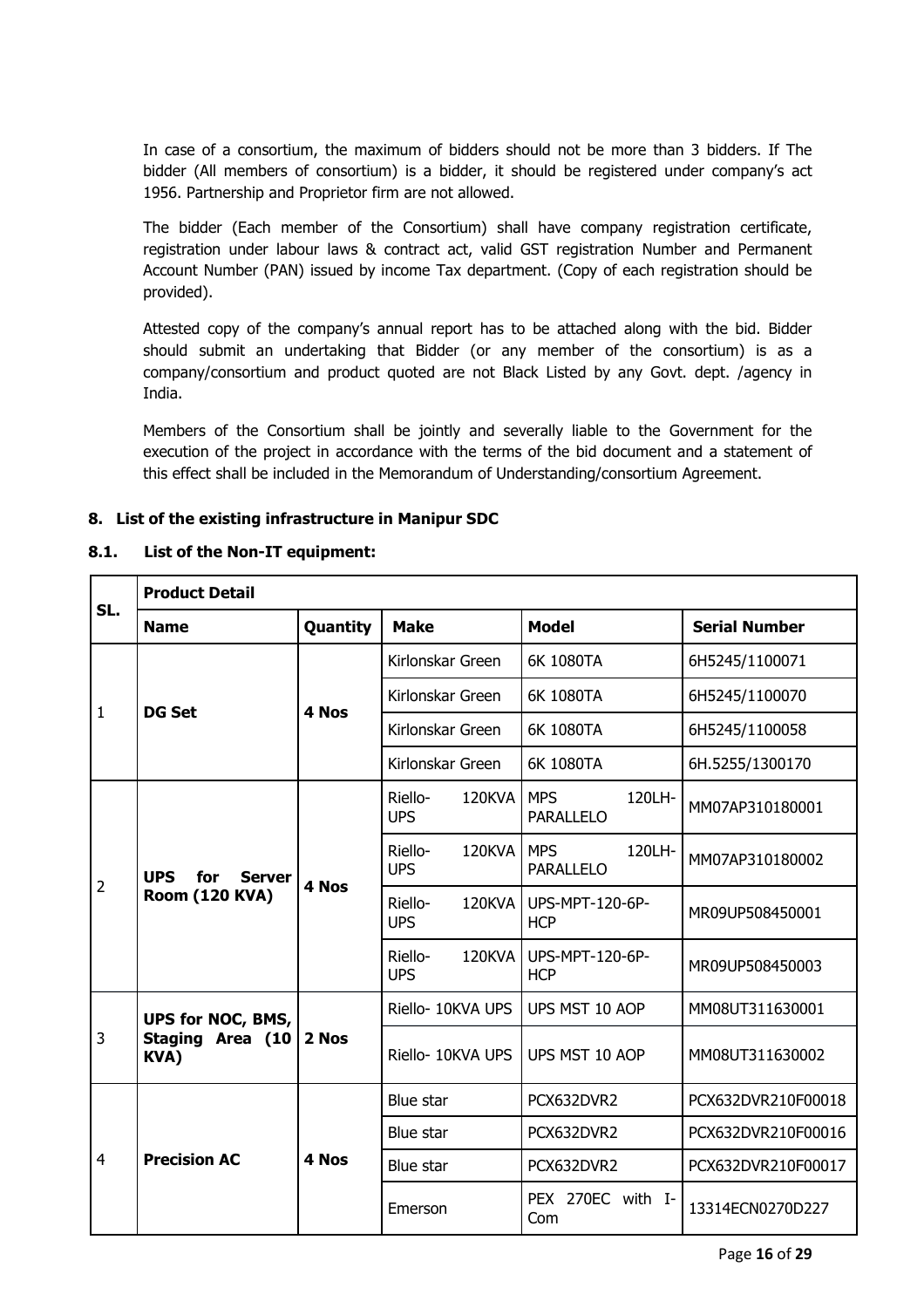|     | <b>Product Detail</b>                                       |               |                 |                |                      |  |  |
|-----|-------------------------------------------------------------|---------------|-----------------|----------------|----------------------|--|--|
| SL. | <b>Name</b>                                                 | Quantity      | <b>Make</b>     | <b>Model</b>   | <b>Serial Number</b> |  |  |
|     |                                                             |               | <b>BlueStar</b> | 3HW18JARI      | 3HW18JARI13A02590    |  |  |
|     |                                                             |               | <b>BlueStar</b> | 3HW18JARI      | 3HW18JARI13A02533    |  |  |
|     |                                                             |               | <b>BlueStar</b> | 3HW12JAI       | 3HW12JAI13A02915     |  |  |
|     |                                                             |               | <b>BlueStar</b> | 3HW12JAI       | 3HW12JAI13A03466     |  |  |
|     |                                                             |               | <b>BlueStar</b> | 2HW24NAI       | 2HW24NAI13A02591     |  |  |
|     |                                                             |               | <b>BlueStar</b> | 2HW24NAI       | 2HW24NAI13A02589     |  |  |
|     |                                                             |               | <b>BlueStar</b> | 2HW24NAI       | 2HW24NAI13A02104     |  |  |
| 5   | <b>Comfort AC</b>                                           | 16 Nos        | <b>BlueStar</b> | 2HW24NAI       | 2HW24NAI13A02567     |  |  |
|     |                                                             |               | <b>BlueStar</b> | 3HW18JARI      | 3HW18JARI13A02622    |  |  |
|     |                                                             |               | <b>BlueStar</b> | 3HW12JAI       | 3HW12JAI13A02878     |  |  |
|     |                                                             |               | <b>BlueStar</b> | 3HW12JAI       | 3HW12JAI13A02896     |  |  |
|     |                                                             |               | <b>BlueStar</b> | 3HW12JAI       | 3HW12JAI13A02895     |  |  |
|     |                                                             |               | <b>BlueStar</b> | 3HW12JARI      | 3HW12JARI13A00891    |  |  |
|     |                                                             |               | <b>BlueStar</b> | 3HW12JARI      | 3HW12JARI13A00895    |  |  |
|     |                                                             |               | <b>BlueStar</b> | 3HW18JARI      | 3HW18JARI13A02624    |  |  |
|     |                                                             |               | <b>BlueStar</b> | 3HW18JARI      | 3HW18JARI13A02534    |  |  |
|     |                                                             |               | Honeywell       | <b>XLS-PHS</b> | 10200123410296300    |  |  |
|     |                                                             |               | Honeywell       | <b>XLS-PHS</b> | 10200143422144400    |  |  |
|     |                                                             |               | Honeywell       | <b>XLS-PHS</b> | 10200163422144300    |  |  |
|     |                                                             |               | Honeywell       | XLS-PHS        | 10200183422144200    |  |  |
|     |                                                             |               | Honeywell       | <b>XLS-PHS</b> | 10200213422145400    |  |  |
|     |                                                             |               | Honeywell       | <b>XLS-PHS</b> | 10200223422144300    |  |  |
|     |                                                             |               | Honeywell       | <b>XLS-PHS</b> | 10200243422145400    |  |  |
| 6   | <b>Smoke</b><br><b>Fire</b><br>8<br><b>Detection System</b> | <b>51 Nos</b> | Honeywell       | <b>XLS-PHS</b> | 10200033422144200    |  |  |
|     |                                                             |               | Honeywell       | <b>XLS-PHS</b> | 10200303410296400    |  |  |
|     |                                                             |               | Honeywell       | <b>XLS-PHS</b> | 10200083410294900    |  |  |
|     |                                                             |               | Honeywell       | <b>XLS-PHS</b> | 10200403410295100    |  |  |
|     |                                                             |               | Honeywell       | XLS-PHS        | 10200043410295300    |  |  |
|     |                                                             |               | Honeywell       | <b>XLS-PHS</b> | 10200453410296800    |  |  |
|     |                                                             |               | Honeywell       | XLS-PHS        | 10200463410295100    |  |  |
|     |                                                             |               | Honeywell       | XLS-PHS        | 10200113410294700    |  |  |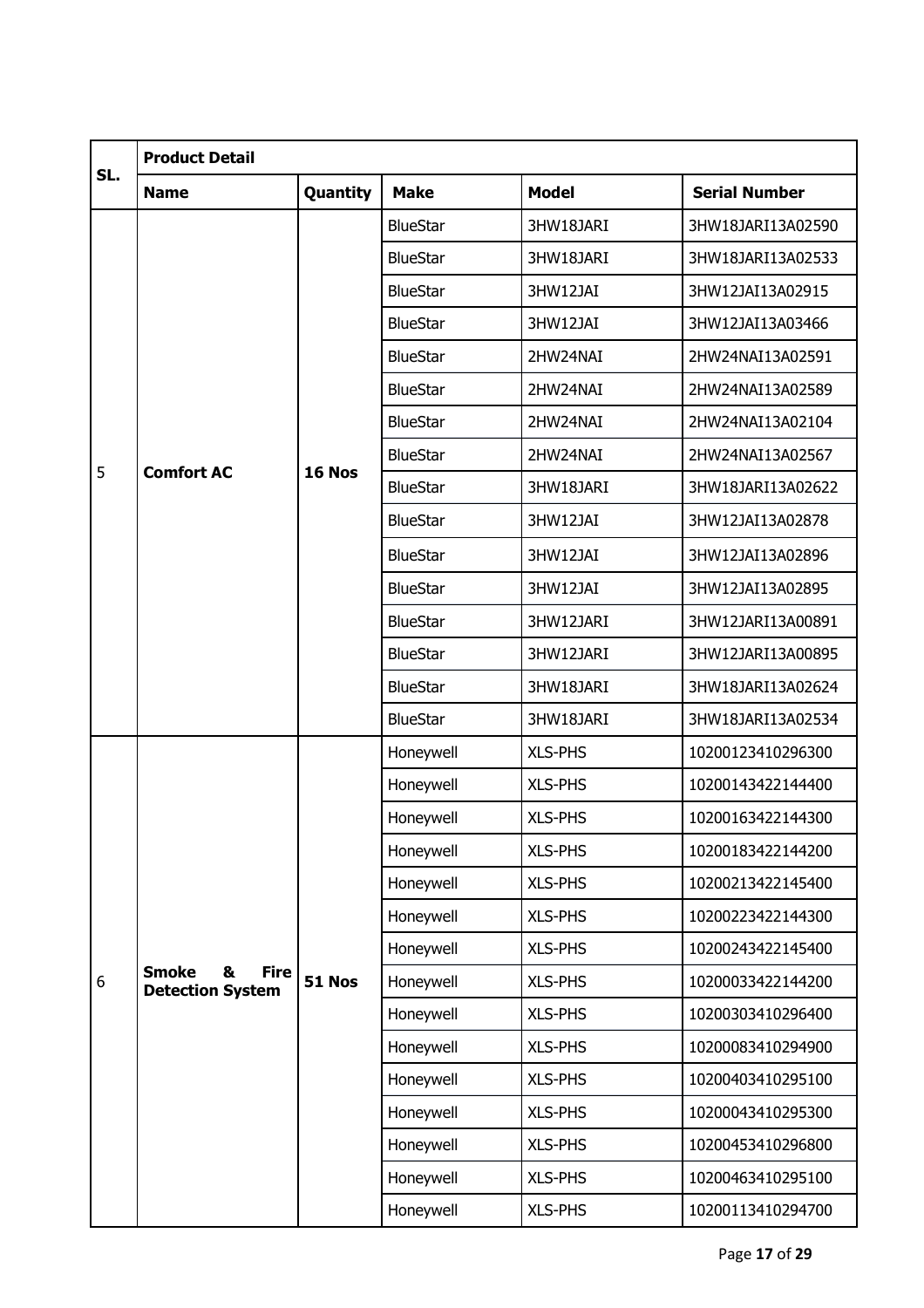|     | <b>Product Detail</b> |          |             |                |                      |  |  |
|-----|-----------------------|----------|-------------|----------------|----------------------|--|--|
| SL. | <b>Name</b>           | Quantity | <b>Make</b> | <b>Model</b>   | <b>Serial Number</b> |  |  |
|     |                       |          | Honeywell   | <b>XLS-PHS</b> | 10200023410296400    |  |  |
|     |                       |          | Honeywell   | <b>XLS-PHS</b> | 10200483410295700    |  |  |
|     |                       |          | Honeywell   | <b>XLS-PHS</b> | 10200073410296300    |  |  |
|     |                       |          | Honeywell   | <b>XLS-PHS</b> | 10200053410295100    |  |  |
|     |                       |          | Honeywell   | <b>XLS-PHS</b> | 10200103410294800    |  |  |
|     |                       |          | Honeywell   | <b>XLS-PHS</b> | 10200133422145400    |  |  |
|     |                       |          | Honeywell   | <b>XLS-PHS</b> | 10200153422144400    |  |  |
|     |                       |          | Honeywell   | <b>XLS-PHS</b> | 10200173422145200    |  |  |
|     |                       |          | Honeywell   | XLS-PHS        | 10200193422143300    |  |  |
|     |                       |          | Honeywell   | <b>XLS-PHS</b> | 10200203410296100    |  |  |
|     |                       |          | Honeywell   | <b>XLS-PHS</b> | 10200233422145200    |  |  |
|     |                       |          | Honeywell   | <b>XLS-PHS</b> | 10200253422145400    |  |  |
|     |                       |          | Honeywell   | XLS-PHS        | 10200263422143300    |  |  |
|     |                       |          | Honeywell   | <b>XLS-PHS</b> | 10200313410295100    |  |  |
|     |                       |          | Honeywell   | <b>XLS-PHS</b> | 10200293422145400    |  |  |
|     |                       |          | Honeywell   | <b>XLS-PHS</b> | 10200413422144200    |  |  |
|     |                       |          | Honeywell   | XLS-PHS        | 10200443421876500    |  |  |
|     |                       |          | Honeywell   | <b>XLS-PHS</b> | 10200473422145100    |  |  |
|     |                       |          | Honeywell   | <b>XLS-PHS</b> | 10200273422144200    |  |  |
|     |                       |          | Honeywell   | <b>XLS-PHS</b> | 10200423422143200    |  |  |
|     |                       |          | Honeywell   | <b>XLS-PHS</b> | 10200433410297200    |  |  |
|     |                       |          | Honeywell   | <b>XLS-PHS</b> | 10200283410296100    |  |  |
|     |                       |          | Honeywell   | <b>XLS-PHS</b> | 10200493410295100    |  |  |
|     |                       |          | Honeywell   | <b>XLS-PHS</b> | 10200013422145400    |  |  |
|     |                       |          | Honeywell   | <b>XLS-PHS</b> | 10200063410294900    |  |  |
|     |                       |          | Honeywell   | <b>XLS-PHS</b> | 10200093410296200    |  |  |
|     |                       |          | Honeywell   | <b>XLS-PHS</b> | 10200323410295100    |  |  |
|     |                       |          | Honeywell   | <b>XLS-PHS</b> | 10200333410296400    |  |  |
|     |                       |          | Honeywell   | <b>XLS-PHS</b> | 10200343410295100    |  |  |
|     |                       |          | Honeywell   | <b>XLS-PHS</b> | 10200353410294900    |  |  |
|     |                       |          | Honeywell   | XLS-PHS        | 10200363422144400    |  |  |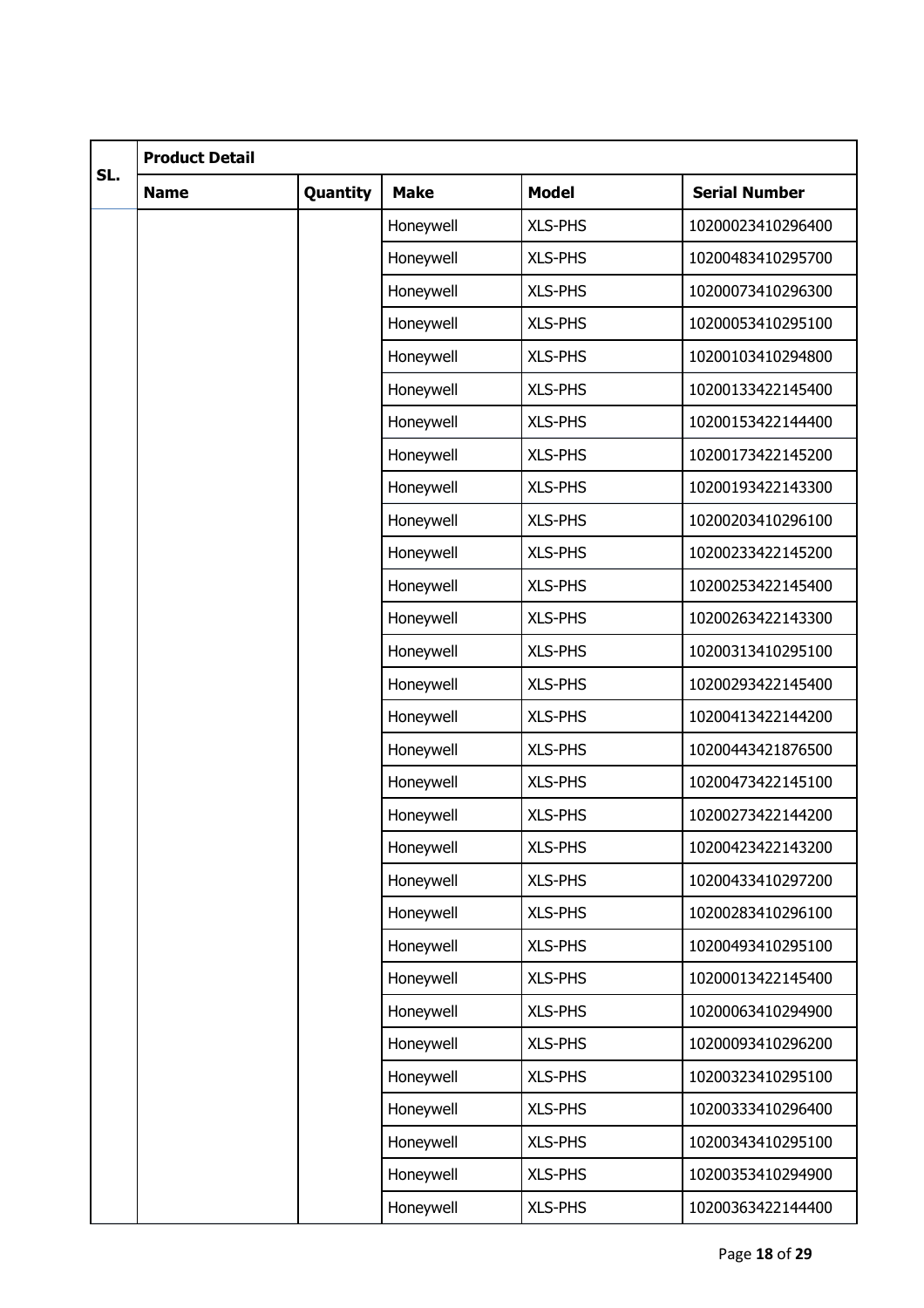|                | <b>Product Detail</b>                              |          |                                     |                |                      |  |  |
|----------------|----------------------------------------------------|----------|-------------------------------------|----------------|----------------------|--|--|
| SL.            | <b>Name</b>                                        | Quantity | <b>Make</b>                         | <b>Model</b>   | <b>Serial Number</b> |  |  |
|                |                                                    |          | Honeywell                           | <b>XLS-PHS</b> | 10200373410296100    |  |  |
|                |                                                    |          | Honeywell                           | <b>XLS-PHS</b> | 10200383410294700    |  |  |
|                |                                                    |          | Honeywell                           | <b>XLS-PHS</b> | 10200393410295300    |  |  |
|                |                                                    |          | Honeywell                           | <b>XLS-PHS</b> | 10200503404922600    |  |  |
|                |                                                    |          | Honeywell                           | XLS-PHS        | 10200513410295200    |  |  |
|                |                                                    |          | <b>UTC</b><br>&<br>Fire<br>Security | <b>FM 200</b>  | B2C80B-1903          |  |  |
|                |                                                    |          | <b>UTC</b><br>Fire<br>&<br>Security | <b>FM 200</b>  | B2C80B-1901          |  |  |
| $\overline{7}$ | <b>GAS Suppression</b>                             | 7 Nos    | Honeywell                           | <b>FM 200</b>  | NJ6774               |  |  |
|                |                                                    |          | Honeywell                           | <b>FM 200</b>  | NJ6782               |  |  |
|                |                                                    |          | Honeywell                           | <b>FM 200</b>  | NJ6651               |  |  |
|                |                                                    |          | Honeywell                           | <b>FM 200</b>  | NJ6694               |  |  |
|                |                                                    |          | Honeywell                           | <b>FM 200</b>  | NJ8368               |  |  |
| 8              | leak<br><b>Water</b><br>detection                  | 1 set    | Jay fire System                     | 4 zone panel   | 31/10/13/07          |  |  |
| 9              | <b>HSSD/VESDA</b>                                  | 2 set    | <b>XTRALIS</b>                      | <b>VLP-012</b> | B8117852             |  |  |
|                | <b>Solution</b>                                    |          | System Sensor                       | 8100           | 0026C8001A18         |  |  |
| 10             | <b>Access</b><br><b>Control</b><br><b>Solution</b> | 1 set    | Honeywell                           | CTU A04        | E197303              |  |  |
|                |                                                    |          | <b>Bosch</b>                        | LBB1990/00     | 405028601000164000   |  |  |
| 11             |                                                    |          | <b>Bosch</b>                        | LBB1956/00     | 405032500100102000   |  |  |
|                |                                                    |          | <b>Bosch</b>                        | LBB 9081/00    | <b>NA</b>            |  |  |
|                |                                                    |          | <b>Bosch</b>                        | LBD 1935       | 1101003876           |  |  |
|                |                                                    |          | <b>Bosch</b>                        | LBD8372/00     | 311717374            |  |  |
|                |                                                    |          | <b>Bosch</b>                        | LBD8372/00     | 311717104            |  |  |
|                | <b>Public</b><br><b>Address</b><br><b>System</b>   | 22 set   | <b>Bosch</b>                        | LBD8372/00     | 311717178            |  |  |
|                |                                                    |          | Bosch                               | LBD8372/00     | 311717103            |  |  |
|                |                                                    |          | <b>Bosch</b>                        | LBD8372/00     | 311717373            |  |  |
|                |                                                    |          | <b>Bosch</b>                        | LBD8372/00     | 311717177            |  |  |
|                |                                                    |          | <b>Bosch</b>                        | LBD0606/10     | 4100947943           |  |  |
|                |                                                    |          | <b>Bosch</b>                        | LBD0606/10     | 4100947296           |  |  |
|                |                                                    |          | Bosch                               | LBD0606/10     | 4100947739           |  |  |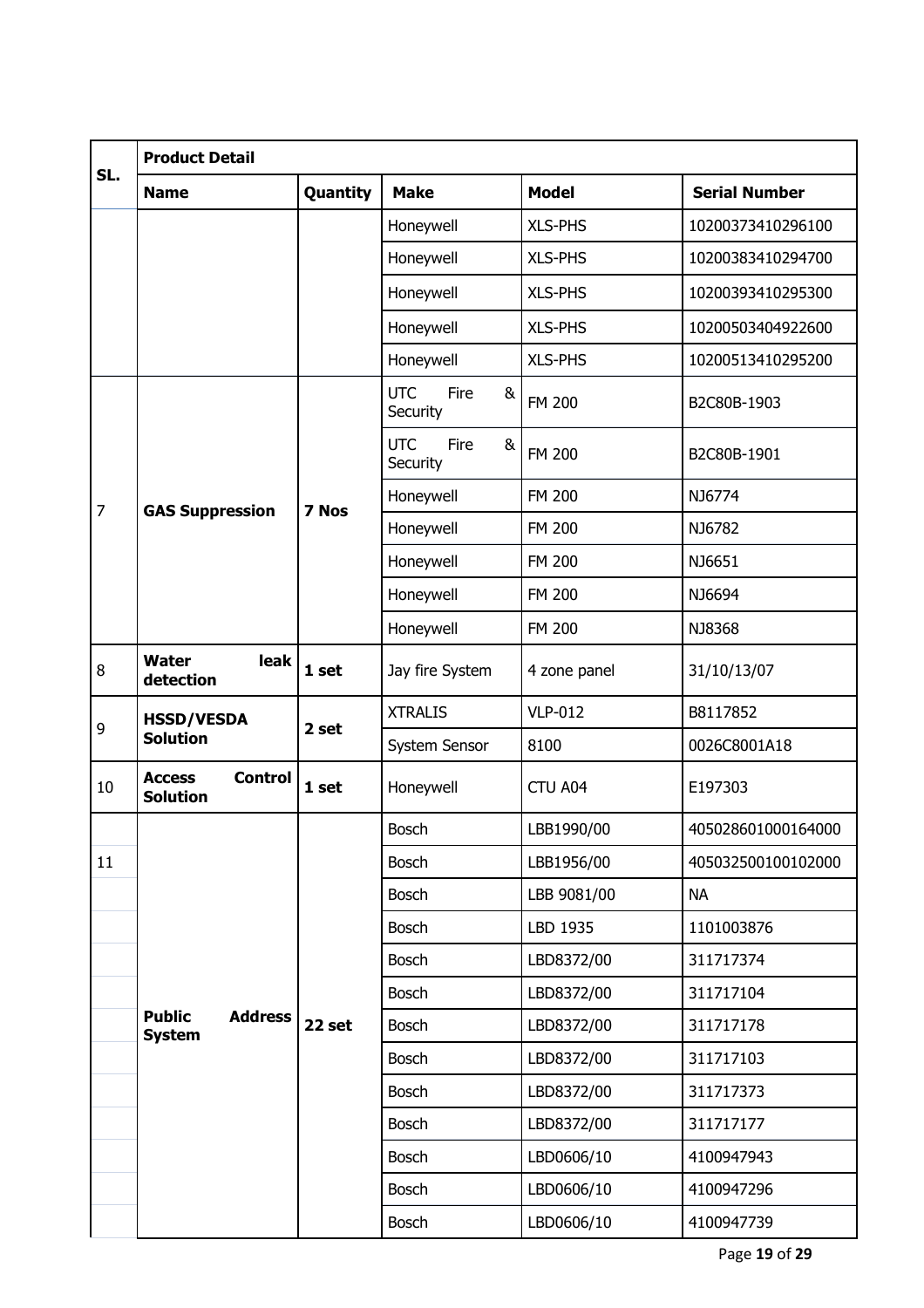|     | <b>Product Detail</b> |               |              |                              |                      |  |  |  |
|-----|-----------------------|---------------|--------------|------------------------------|----------------------|--|--|--|
| SL. | <b>Name</b>           | Quantity      | <b>Make</b>  | <b>Model</b>                 | <b>Serial Number</b> |  |  |  |
|     |                       |               | <b>Bosch</b> | LBD0606/10                   | 4100947957           |  |  |  |
|     |                       |               | <b>Bosch</b> | LBD0606/10                   | 4100947409           |  |  |  |
|     |                       |               | <b>Bosch</b> | LBD0606/10                   | 4100947914           |  |  |  |
|     |                       |               | <b>Bosch</b> | LBD0606/10                   | 4100947983           |  |  |  |
|     |                       |               | <b>Bosch</b> | LBD0606/10                   | 4100947752           |  |  |  |
|     |                       |               | <b>Bosch</b> | LBD0606/10                   | 4100947686           |  |  |  |
|     |                       |               | <b>Bosch</b> | LBD0606/10                   | 4100917977           |  |  |  |
|     |                       |               | <b>Bosch</b> | LBD0606/10                   | 4100947958           |  |  |  |
|     |                       |               | <b>Bosch</b> | LBD0606/10                   | 4100947975           |  |  |  |
|     |                       |               | President    | Rack 19" Cyber 36<br>U/1000D | Not Available        |  |  |  |
|     |                       |               | President    | Rack 19" Cyber 36<br>U/1000D | Not Available        |  |  |  |
|     |                       |               | President    | Rack 19" Cyber 36<br>U/1000D | Not Available        |  |  |  |
|     |                       |               | President    | Rack 19" Cyber 36<br>U/1000D | Not Available        |  |  |  |
|     |                       |               | President    | Rack 19" Cyber 36<br>U/1000D | Not Available        |  |  |  |
|     |                       |               | President    | Rack 19" Cyber 36<br>U/1000D | Not Available        |  |  |  |
| 12  | <b>36U Racks</b>      | <b>41 Nos</b> | President    | Rack 19" Cyber 36<br>U/1000D | Not Available        |  |  |  |
|     |                       |               | President    | Rack 19" Cyber 36<br>U/1000D | Not Available        |  |  |  |
|     |                       |               | President    | Rack 19" Cyber 36<br>U/1000D | Not Available        |  |  |  |
|     |                       |               | President    | Rack 19" Cyber 36<br>U/1000D | Not Available        |  |  |  |
|     |                       |               | President    | Rack 19" Cyber 36<br>U/1000D | Not Available        |  |  |  |
|     |                       |               | President    | Rack 19" Cyber 36<br>U/1000D | Not Available        |  |  |  |
|     |                       |               | President    | Rack 19" Cyber 36<br>U/1000D | Not Available        |  |  |  |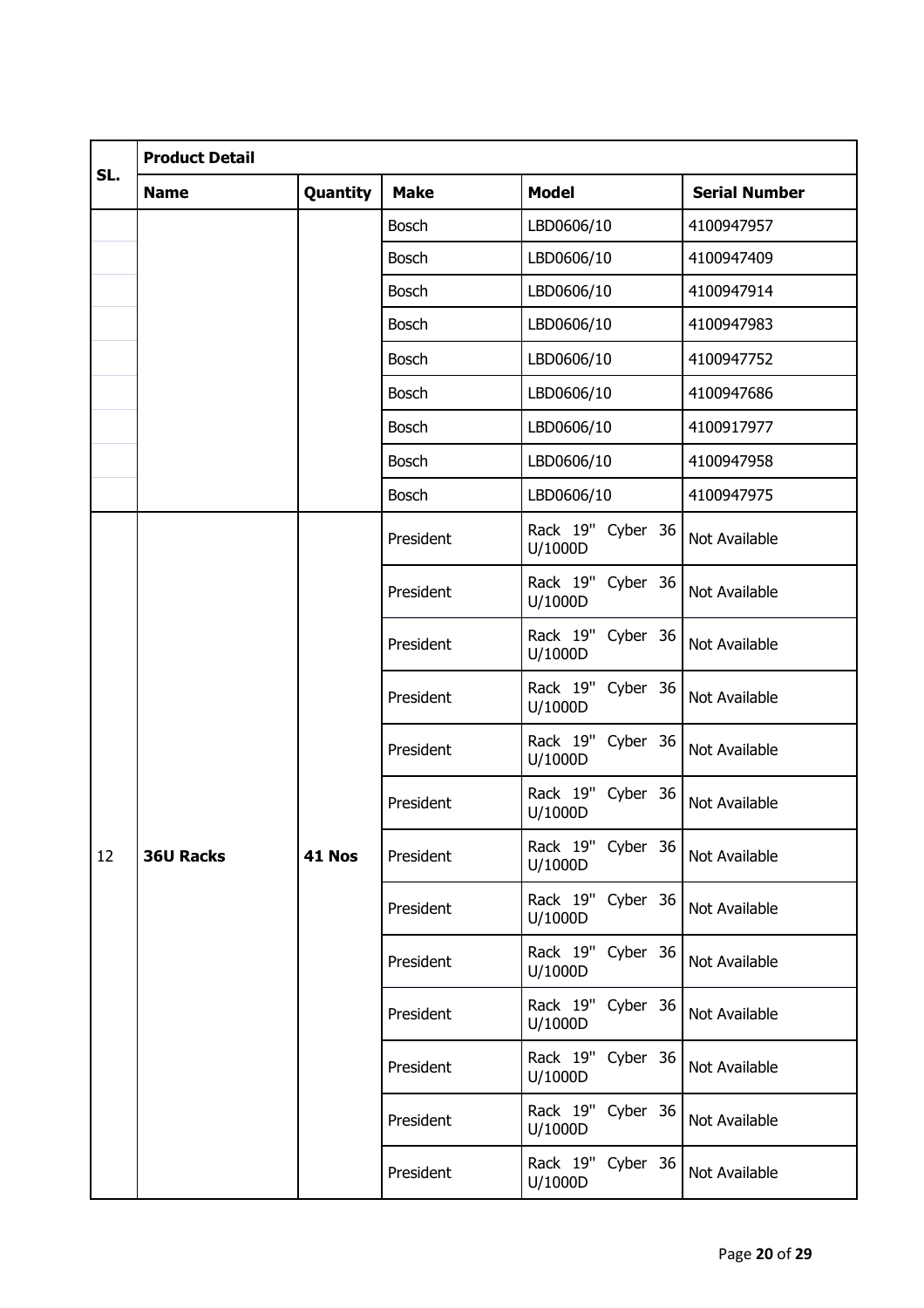|     | <b>Product Detail</b> |          |             |                              |                      |  |  |
|-----|-----------------------|----------|-------------|------------------------------|----------------------|--|--|
| SL. | <b>Name</b>           | Quantity | <b>Make</b> | <b>Model</b>                 | <b>Serial Number</b> |  |  |
|     |                       |          | President   | Rack 19" Cyber 36<br>U/1000D | Not Available        |  |  |
|     |                       |          | President   | Rack 19" Cyber 36<br>U/1000D | Not Available        |  |  |
|     |                       |          | President   | Rack 19" Cyber 36<br>U/1000D | Not Available        |  |  |
|     |                       |          | President   | Rack 19" Cyber 36<br>U/1000D | Not Available        |  |  |
|     |                       |          | President   | Rack 19" Cyber 36<br>U/1000D | Not Available        |  |  |
|     |                       |          | President   | Rack 19" Cyber 36<br>U/1000D | Not Available        |  |  |
|     |                       |          | President   | Rack 19" Cyber 36<br>U/1000D | Not Available        |  |  |
|     |                       |          | President   | Rack 19" Cyber 36<br>U/1000D | Not Available        |  |  |
|     |                       |          | President   | Rack 19" Cyber 36<br>U/1000D | Not Available        |  |  |
|     |                       |          | President   | Rack 19" Cyber 36<br>U/1000D | Not Available        |  |  |
|     |                       |          | President   | Rack 19" Cyber 36<br>U/1000D | Not Available        |  |  |
|     |                       |          | President   | Rack 19" Cyber 36<br>U/1000D | Not Available        |  |  |
|     |                       |          | President   | Rack 19" Cyber 36<br>U/1000D | Not Available        |  |  |
|     |                       |          | President   | Rack 19" Cyber 36<br>U/1000D | Not Available        |  |  |
|     |                       |          | President   | Rack 19" Cyber 36<br>U/1000D | Not Available        |  |  |
|     |                       |          | President   | Rack 19" Cyber 36<br>U/1000D | Not Available        |  |  |
|     |                       |          | President   | Rack 19" Cyber 36<br>U/1000D | Not Available        |  |  |
|     |                       |          | President   | Rack 19" Cyber 36<br>U/1000D | Not Available        |  |  |
|     |                       |          | President   | Rack 19" Cyber 36<br>U/1000D | Not Available        |  |  |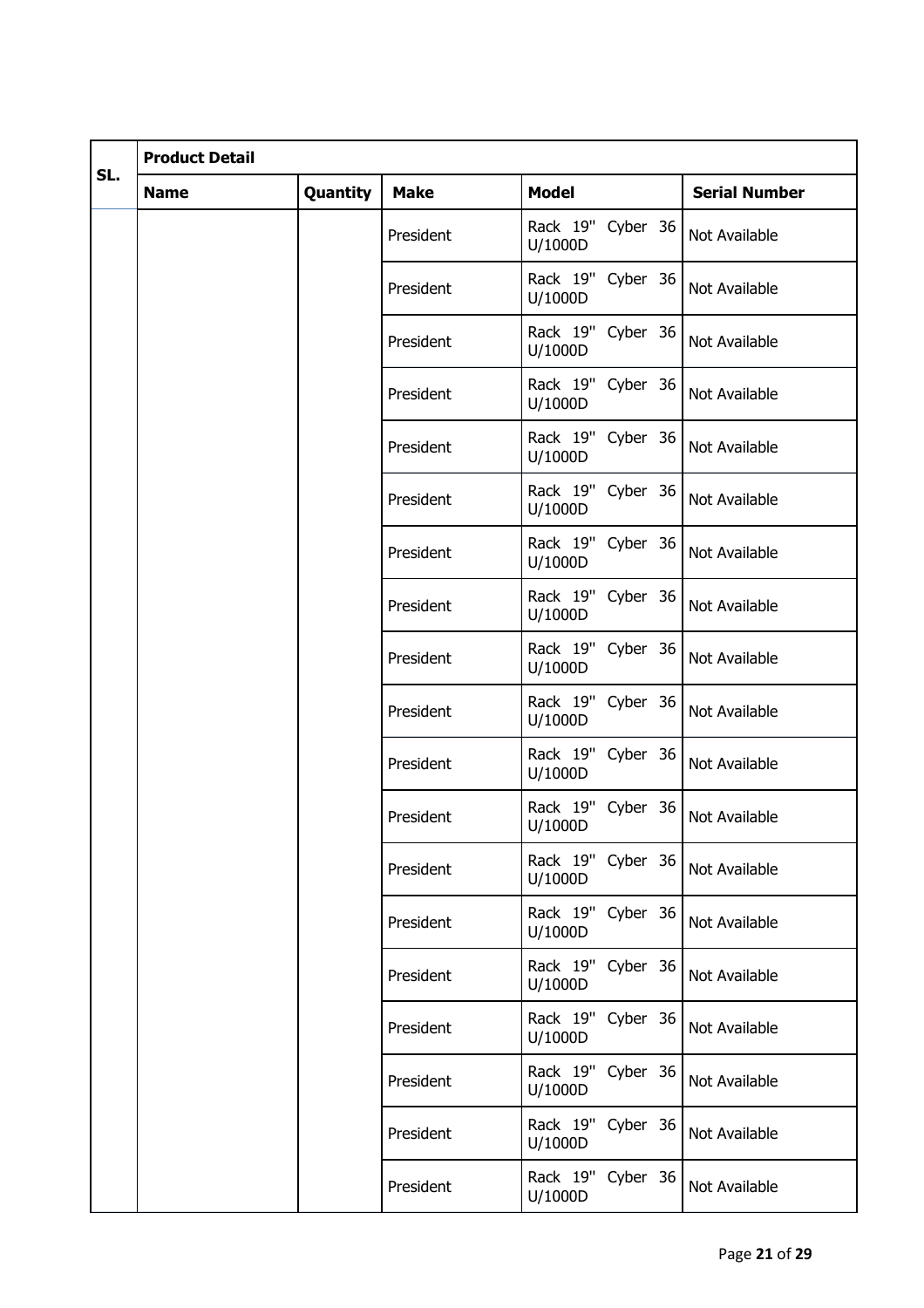|     | <b>Product Detail</b>                        |          |                |                                        |                      |  |  |
|-----|----------------------------------------------|----------|----------------|----------------------------------------|----------------------|--|--|
| SL. | <b>Name</b>                                  | Quantity | <b>Make</b>    | <b>Model</b>                           | <b>Serial Number</b> |  |  |
|     |                                              |          | President      | Rack 19" Cyber 36<br>U/1000D           | Not Available        |  |  |
|     |                                              |          | President      | Rack 19" Cyber 36<br>U/1000D           | Not Available        |  |  |
|     |                                              |          | President      | Rack 19" Cyber 36<br>U/1000D           | Not Available        |  |  |
|     |                                              |          | President      | Rack 19" Cyber 36<br>U/1000D           | Not Available        |  |  |
|     |                                              |          | President      | Rack 19" Cyber 36<br>U/1000D           | Not Available        |  |  |
|     |                                              |          | President      | Rack 19"<br>Cyber<br>36U/800W/1000D    | Not Available        |  |  |
|     |                                              |          | President      | 19"<br>Rack<br>Cyber<br>36U/800W/1000D | Not Available        |  |  |
|     |                                              |          | President      | 19"<br>Rack<br>Cyber<br>36U/800W/1000D | Not Available        |  |  |
|     |                                              |          | President      | 19"<br>Rack<br>Cyber<br>36U/800W/1000D | Not Available        |  |  |
|     |                                              |          | Kanex          | KFC 703/10                             | 170746               |  |  |
|     |                                              |          | Safe Zone      | 5                                      | 82/2/419             |  |  |
|     |                                              |          | Kanex          | KFA 375/10                             | 18723                |  |  |
|     |                                              |          | Kanex          | KFA 375/10                             | 18724                |  |  |
|     |                                              |          | Kanex          | KFA 375/10                             | 18726                |  |  |
|     |                                              |          | Kanex          | KFA 375/10                             | 18725                |  |  |
| 13  | held<br><b>Hand</b><br>fire<br>extinguishers | 13 Nos   | Kanex          | <b>KCA 26/10</b>                       | 648                  |  |  |
|     |                                              |          | SafeZone       | 8                                      | 82/6/798             |  |  |
|     |                                              |          | SafeZone       | 5                                      | 52/2/416             |  |  |
|     |                                              |          | SafeZone       | 16                                     | 52/6/1550            |  |  |
|     |                                              |          | SafeZone       | 5                                      | 52/2/417             |  |  |
|     |                                              |          | SafeZone       | 16                                     | 52/6/1546            |  |  |
|     |                                              |          | <b>KANADIA</b> | KCA <sub>2</sub>                       | 647                  |  |  |
|     |                                              |          | R-SCAT         | Je-24BL                                | R/111/4567           |  |  |
| 14  | Rodent<br><b>Repellent</b><br><b>System</b>  | 3 set    | R-SCAT         | Je-24BL                                | R/111/6789           |  |  |
|     |                                              |          | R-SCAT         | Je-24BL                                | R/111/5688           |  |  |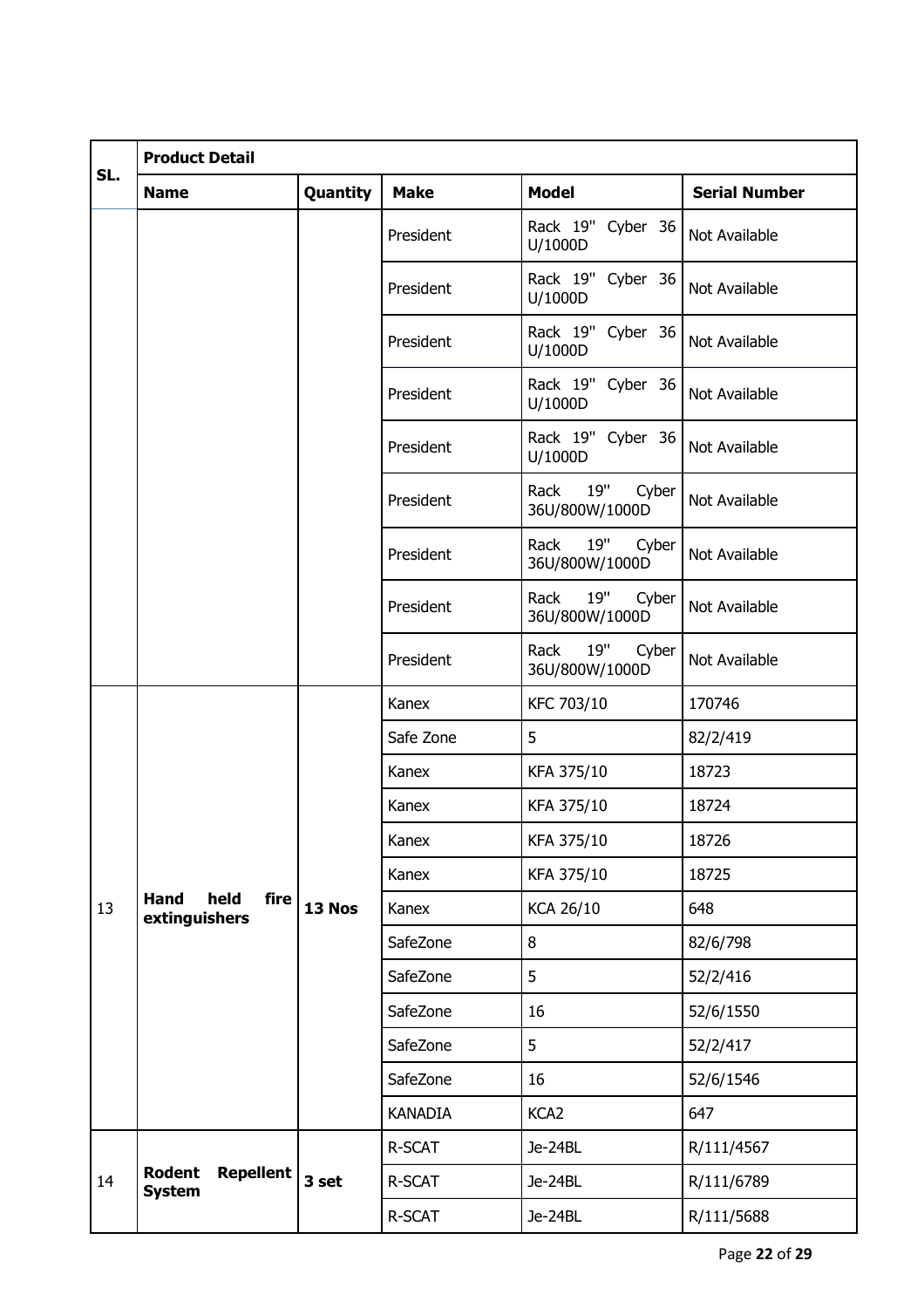|     | <b>Product Detail</b>                  |          |             |                     |                      |  |  |  |
|-----|----------------------------------------|----------|-------------|---------------------|----------------------|--|--|--|
| SL. | <b>Name</b>                            | Quantity | <b>Make</b> | <b>Model</b>        | <b>Serial Number</b> |  |  |  |
| 15  |                                        |          | Shivam      | Auto change over 15 | SE/15/10-11          |  |  |  |
|     | <b>Transfer</b><br>Auto                | 4 Nos    | Shivam      | Auto change over 15 | SE/15A/10-11         |  |  |  |
|     | <b>Switch</b>                          |          | Shivam      | Auto change over 15 | SE/15B/10-11         |  |  |  |
|     |                                        |          | Prolific    | <b>PAC 05</b>       | PSTPL/05/12-13       |  |  |  |
|     |                                        |          | Honeywell   | HDC 890PV           | I8901222008866       |  |  |  |
|     |                                        |          | Honeywell   | HDC 890PV           | I8901222008776       |  |  |  |
|     |                                        |          | Honeywell   | HDC 890PV           | I8901222008723       |  |  |  |
|     |                                        |          | Honeywell   | HDC 890PV           | I8901222008716       |  |  |  |
|     |                                        |          | Honeywell   | HDC 890PV           | I8901222008727       |  |  |  |
|     |                                        |          | Honeywell   | HDC 890PV           | I8901215008017       |  |  |  |
|     |                                        | 15 Nos   | Honeywell   | HDC 890PV           | I8901215008026       |  |  |  |
| 16  | Surveillance CCTV<br><b>System</b>     |          | Honeywell   | <b>HDC 890 PV</b>   | I8901225009508       |  |  |  |
|     |                                        |          | Honeywell   | <b>HDC 890 PV</b>   | I8901222008465       |  |  |  |
|     |                                        |          | Honeywell   | <b>HDC 605P</b>     | I1020008140          |  |  |  |
|     |                                        |          | Honeywell   | <b>HDC 605P</b>     | I1020008138          |  |  |  |
|     |                                        |          | Honeywell   | <b>HDC 605P</b>     | I1020008141          |  |  |  |
|     |                                        |          | Honeywell   | <b>HDC 605P</b>     | I1020008148          |  |  |  |
|     |                                        |          | Honeywell   | <b>HDC 605P</b>     | I1020008139          |  |  |  |
|     |                                        |          | Honeywell   | <b>HDC 605P</b>     | I1020008149          |  |  |  |
|     |                                        |          | <b>HID</b>  | R-640X-300          | 0213-451712          |  |  |  |
|     |                                        |          | <b>HID</b>  | R-640X-300          | 0613-465313          |  |  |  |
|     |                                        |          | <b>HID</b>  | R-640X-300          | 0613-465290          |  |  |  |
|     |                                        |          | <b>HID</b>  | R-640X-300          | 0213-450647          |  |  |  |
|     |                                        |          | <b>HID</b>  | R-640X-300          | 0613-465310          |  |  |  |
| 17  | Card<br><b>Access</b><br><b>Reader</b> | 16 Nos   | <b>HID</b>  | R-640X-300          | 0213-451693          |  |  |  |
|     |                                        |          | <b>HID</b>  | R-640X-300          | 2510-117369          |  |  |  |
|     |                                        |          | <b>HID</b>  | R-640X-300          | 2510-117347          |  |  |  |
|     |                                        |          | <b>HID</b>  | R-640X-300          | 2510-117308          |  |  |  |
|     |                                        |          | <b>HID</b>  | R-640X-300          | 2510-117319          |  |  |  |
|     |                                        |          | <b>HID</b>  | R-640X-300          | 2510-117368          |  |  |  |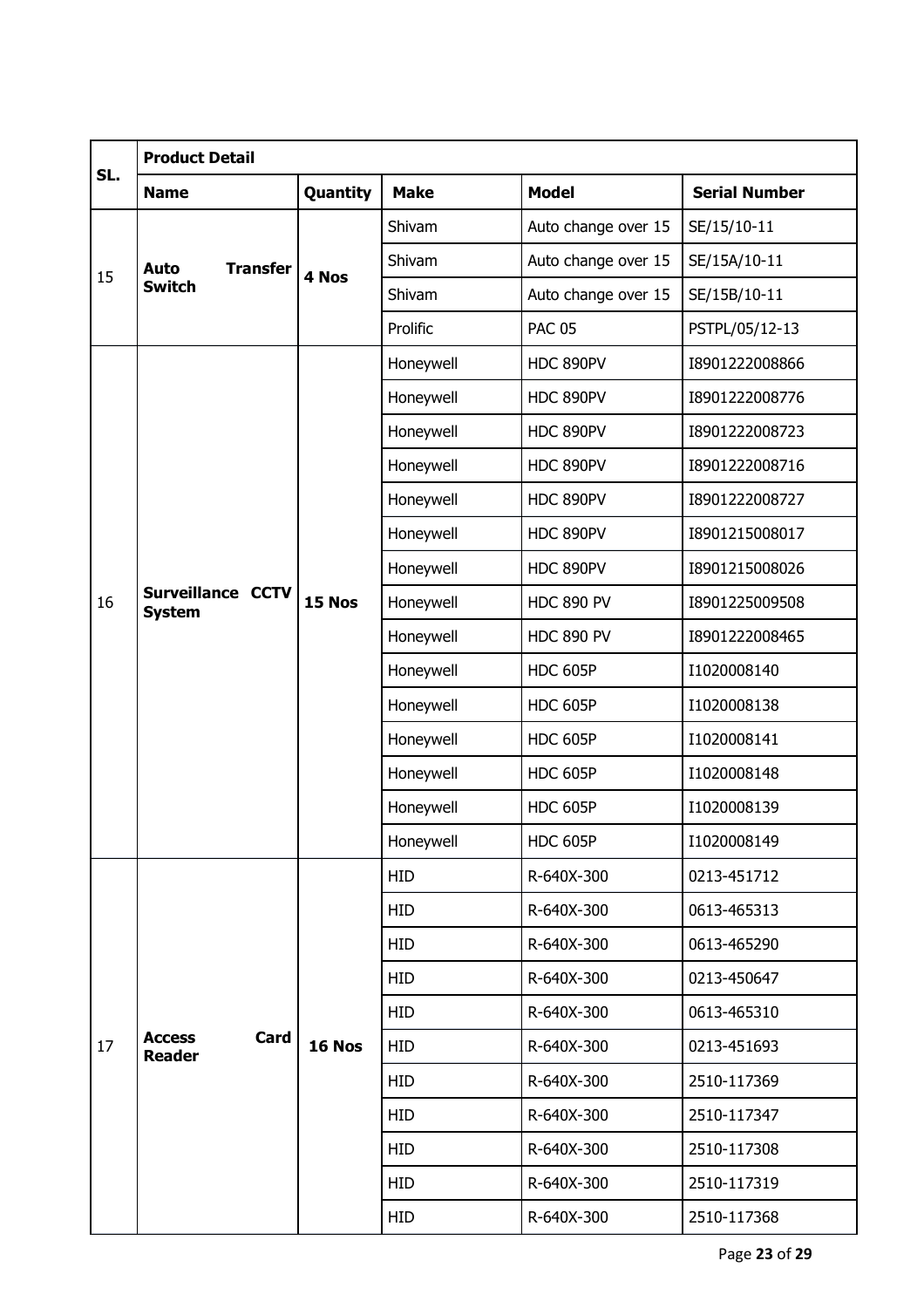| SL. | <b>Product Detail</b>                  |          |                                      |                                  |                      |  |  |  |
|-----|----------------------------------------|----------|--------------------------------------|----------------------------------|----------------------|--|--|--|
|     | <b>Name</b>                            | Quantity | <b>Make</b>                          | <b>Model</b>                     | <b>Serial Number</b> |  |  |  |
|     |                                        |          | <b>HID</b>                           | R-640X-300                       | 2510-117359          |  |  |  |
|     |                                        |          | <b>HID</b>                           | R-640X-300                       | 2510-117318          |  |  |  |
|     |                                        |          | <b>HID</b>                           | R-640X-300                       | 2510-117331          |  |  |  |
|     |                                        |          | <b>HID</b>                           | R-640X-300                       | 2510-117366          |  |  |  |
|     |                                        |          | <b>HID</b>                           | R-640X-300                       | 3210-132832          |  |  |  |
| 18  | <b>LT Panel</b>                        | 2 Nos    | Shivam Electricals                   | LT DIST. 12                      | S.E/12/10-11         |  |  |  |
|     |                                        |          | Prolific                             | LT 01                            | PSTPL/01/12-13       |  |  |  |
| 19  | <b>LT</b><br><b>Panel</b><br>(Incomer) | 1 Nos    | Prolific                             | <b>MIC 02</b>                    | PSTPL/02/12-13       |  |  |  |
|     |                                        |          | Arzoo Energy                         | <b>250KVA</b>                    | TP1307020            |  |  |  |
| 20  | <b>Stablizer</b>                       | 2 Nos    | Abhishek<br>Electricals<br>(kelvolt) | <b>SCVS250</b>                   | 10047                |  |  |  |
| 21  | <b>Auto Sync Panel</b>                 | 1 Nos    | Shivam Electricals                   | Synchronizing 16                 | S.E/16/11-12         |  |  |  |
| 22  | <b>EPABX</b>                           | 1 Set    | Enkay                                | NEC Univerge<br>Neax<br>2000 IPS | SN1729 PIMMJ         |  |  |  |
| 23  | <b>DVR</b>                             | 1 Nos    | Honeywell                            | HD16DVR-C                        | 12042500048          |  |  |  |
| 24  | <b>EBI Server</b>                      | 1 Nos    | Dell                                 | Vostro 230                       | <b>2BF17BS</b>       |  |  |  |
|     |                                        |          | Ravel                                | <b>RE-GR</b>                     | 18616-12-10          |  |  |  |
| 25  | <b>Gas Release Panel</b>               | 2 Nos    | Ravel                                | <b>RE-GR</b>                     | 18617-12-10          |  |  |  |

## **8.2. List of the IT equipment:**

| SI. | <b>Product Name</b>       | Quantity | <b>System Make</b> | <b>System Model</b>      | <b>System Serial No.</b> |
|-----|---------------------------|----------|--------------------|--------------------------|--------------------------|
| 1.  |                           |          | <b>IBM</b>         | IBM X3850 M2             | 99D7389                  |
|     | Database server           | 4 Nos    | <b>IBM</b>         | IBM X3850 M2             | 99D8206                  |
|     |                           |          | <b>IBM</b>         | IBM X3850 M2             | 99D8204                  |
|     |                           |          | <b>IBM</b>         | IBM X3850 M2             | 99D8212                  |
|     | <b>Application Server</b> | 4 Nos    | <b>IBM</b>         | <b>Blade Center HS22</b> | 99N5828                  |
| 2.  |                           |          | <b>IBM</b>         | <b>Blade Center HS22</b> | 99N5826                  |
|     |                           |          | <b>IBM</b>         | <b>Blade Center HS22</b> | 99N5820                  |
|     |                           |          | <b>IBM</b>         | <b>Blade Center HS22</b> | 99N5030                  |
|     | <b>Web Server</b>         | 4 Nos    | <b>IBM</b>         | <b>Blade Center HS22</b> | 99N0231                  |
| З.  |                           |          | <b>IBM</b>         | <b>Blade Center HS22</b> | 99N5829                  |
|     |                           |          | <b>IBM</b>         | <b>Blade Center HS22</b> | 99N5824                  |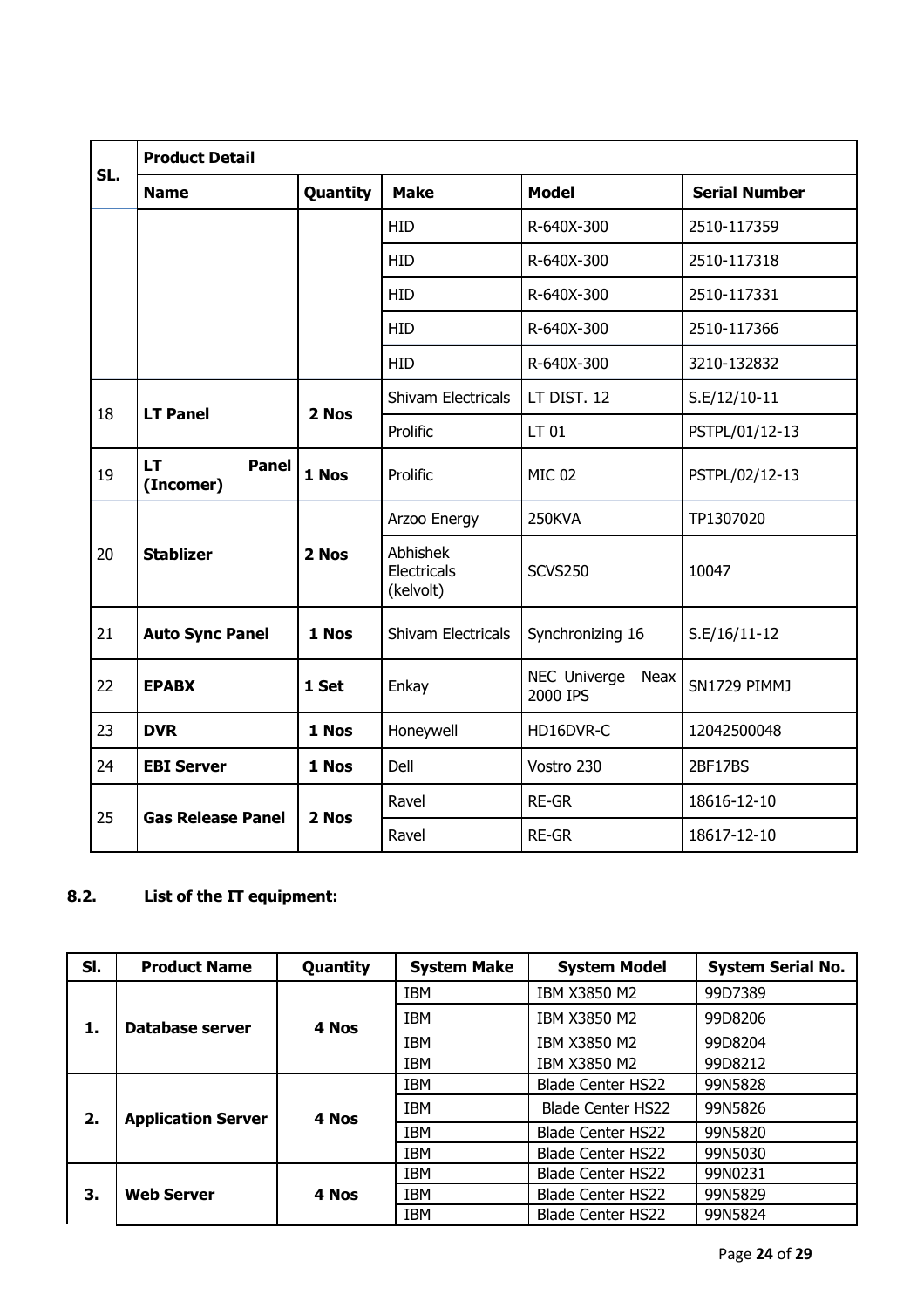| SI. | <b>Product Name</b>                                  | Quantity | <b>System Make</b> | <b>System Model</b>              | <b>System Serial No.</b>            |
|-----|------------------------------------------------------|----------|--------------------|----------------------------------|-------------------------------------|
|     |                                                      |          | <b>IBM</b>         | <b>Blade Center HS22</b>         | 99N5819                             |
| 4.  | <b>Staging Server</b>                                | 2 Nos    | IBM                | IBM x3550 M2                     | 99E4161                             |
|     |                                                      |          | <b>IBM</b>         | IBM x3550 M2                     | 99D8192                             |
| 5.  | <b>Anti-Virus</b>                                    | 1 Nos    | IBM                | IBM x3550 M2                     | 99H8917                             |
|     | <b>Directory Server,</b>                             |          | IBM                | IBM x3550 M2                     | 99H8921                             |
| 6.  | <b>DNS and DHCP</b><br><b>Server</b>                 | 2 Nos    | IBM                | IBM x3550 M2                     | 99H8923                             |
| 7.  | <b>Integration</b><br><b>Server</b>                  | 1 Nos    | IBM                | IBM x3550 M2                     | 99H8922                             |
| 8.  | <b>SAN Switch</b>                                    | 2 Nos    | Cisco              | MDS-C9134-K9                     | JAF141932X2/13d32<br>x <sub>2</sub> |
|     |                                                      |          | Cisco              | MDS-C9134-K9                     | JAF141932Y0/13d32<br>y <sub>0</sub> |
| 9.  | <b>SAN Storage</b>                                   | 1 Nos    | <b>IBM</b>         | <b>IBM DS5100</b>                | 78K1BT4                             |
| 11. | <b>SAN Volume</b>                                    | 2 Nos    | <b>IBM</b>         | IBM X3250 M2                     | 75HNDFA                             |
|     | <b>Controller</b>                                    |          | IBM                | IBM X3250 M2                     | 75HNCWA                             |
| 12. | <b>Storage</b><br><b>Management</b><br><b>Server</b> | 1 Nos    | <b>IBM</b>         | IBM X3550 M2                     | 7509712                             |
| 13. | <b>Backup Server</b>                                 | 1 Nos    | IBM                | IBM 3650M2                       | 99V9017                             |
| 14. | <b>Enterprise Access</b><br><b>Server</b>            | 1 Nos    | IBM                | IBM x3550 M2                     | 99H8918                             |
| 15. | <b>Firewall Server</b>                               | 1 Nos    | IBM                | Site Protector R.3.1             | 99H8920                             |
| 16. | <b>Proxy Server</b>                                  | 1 Nos    | IBM                | IBM 3550 M2                      | 99H8919                             |
| 17. | <b>HIPS Server</b>                                   | 1 Nos    | <b>IBM</b>         | IBM 3550 M2                      | 99H8924                             |
|     |                                                      |          | IBM                | IBM 3550 M2                      | 06KKG98                             |
|     |                                                      |          | IBM                | IBM 3550 M2                      | 06KKG78                             |
| 18. | <b>Mail Servers</b>                                  | 5 Nos    | <b>IBM</b>         | IBM 3550 M2                      | 99G7006                             |
|     |                                                      |          | <b>IBM</b>         | IBM 3550 M2                      | 99G7202                             |
|     |                                                      |          | IBM                | IBM 3550 M2                      | 99G7201                             |
| 19. | <b>Tape Library</b>                                  | 1 Nos    | IBM                | TS3310                           | 1317684                             |
| 20. | <b>LAN Switch-Core</b>                               | 2 Nos    | Cisco              | Cisco 4510R-E                    | FOX1447GDX3                         |
|     |                                                      |          | Cisco              | Cisco 4510R-E                    | FOX1447GDYF                         |
| 21. | <b>Firewall- Internet</b>                            | 2 Nos    | Cisco              | Cisco ASA 5550                   | JMX1452L0UZ                         |
|     |                                                      |          | Cisco              | Cisco ASA 5550                   | <b>JMX1452L0UY</b>                  |
| 22. | <b>Internet Router</b>                               | 2 Nos    | Cisco              | CISCO2911/K9                     | FHK1453F304                         |
|     |                                                      |          | Cisco              | CISCO2911/K9                     | FHK1453F303                         |
| 23. | <b>IPS</b>                                           | 2 Nos    | Cisco<br>Cisco     | Cisco IPS 4260<br>Cisco IPS 4260 | AZBW6210063<br>FTX14535020          |
|     | <b>Server Load</b>                                   | 2 Nos    | Cisco              | Cisco ACE 4710K9                 | QCF160304KW                         |
| 24. | <b>Balancer</b>                                      |          | Cisco              | Cisco ACE 4710K9                 | QCF160304KX                         |
|     |                                                      |          | Cisco              | WS-C3560G-24TS-E                 | FOC1445V4KW                         |
|     |                                                      |          | Cisco              | WS-C3560G-24TS-E                 | FOC1449Z4FL                         |
|     |                                                      |          | Cisco              | WS-C3560G-24TS-E                 | FOC1445X2R0                         |
| 25. | <b>LAN Switch</b>                                    | 7 Nos    | Cisco              | WS-C3560G-24TS-E                 | FOC1445X3GV                         |
|     |                                                      |          | Cisco              | WS-C3560G-24TS-E                 | <b>FOC1449Z4HG</b>                  |
|     |                                                      |          | Cisco              | WS-C3560G-24TS-E                 | <b>FOC1445V4KR</b>                  |
|     |                                                      |          | Cisco              | Catalyst 2960                    | FOC1028Z4MJ                         |
| 26. | <b>Tivoli Omnibus</b>                                | 1 Nos    | IBM                | IBM x3550 M3                     | 99V9068                             |
| 27. | <b>Tivoli Network</b>                                | 1 Nos    | IBM                | IBM X3650 M2                     | 99C9595                             |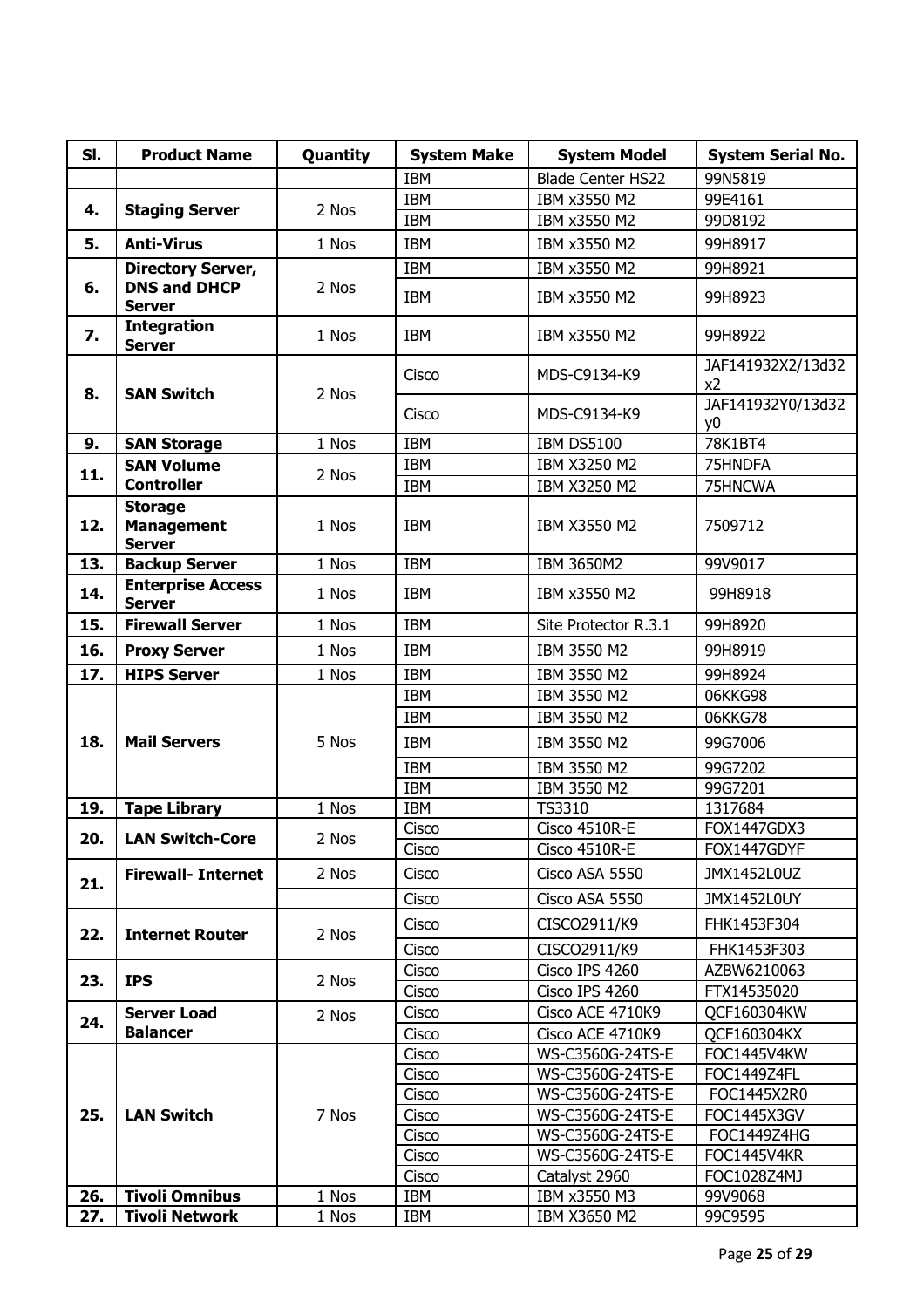| SI. | <b>Product Name</b>                    | Quantity | <b>System Make</b>     | <b>System Model</b>                           | <b>System Serial No.</b> |
|-----|----------------------------------------|----------|------------------------|-----------------------------------------------|--------------------------|
|     | Manager IP +                           |          |                        |                                               |                          |
|     | Webgui                                 |          |                        |                                               |                          |
| 28. | <b>Tivoli Business</b>                 | 1 Nos    | IBM                    | IBM X3650 M2                                  | 99C9680                  |
|     | <b>Service Manager</b><br><b>ITSRM</b> |          |                        |                                               |                          |
| 29. | (Application                           | 1 Nos    | <b>IBM</b>             | IBM X3650 M2                                  | 99V9063                  |
|     | Server)                                |          |                        |                                               |                          |
|     | <b>ITSRM (Database</b>                 |          |                        |                                               |                          |
| 30. | Server)                                | 1 Nos    | <b>IBM</b>             | IBM X3650 M2                                  | 99C9656                  |
| 31. | <b>ITM</b>                             | 1 Nos    | <b>IBM</b>             | IBM X3650 M2                                  | 99V9064                  |
|     | (TEMS+TEPS)                            |          |                        |                                               |                          |
| 32. | <b>ITM Dataware</b>                    | 1 Nos    | <b>IBM</b>             | BM X3650 M2                                   | 99C9449                  |
|     | house<br><b>ITCAM</b> for              |          |                        |                                               |                          |
| 33. | <b>Application</b>                     | 1 Nos    | <b>IBM</b>             | IBM X3650 M2                                  | 99V9066                  |
|     | diagnostics                            |          |                        |                                               |                          |
|     | Proviso (                              |          |                        |                                               |                          |
| 34. | Application+                           | 1 Nos    | <b>IBM</b>             | IBM 3650 M3                                   | 99N1571                  |
|     | <b>Database Server</b> )               |          |                        |                                               |                          |
|     |                                        |          | <b>HP</b>              | HP Pro 3090 MT                                | INA132SHH5               |
|     |                                        |          | <b>HP</b>              | HP Pro 3090 MT                                | INA132SHGV               |
|     |                                        |          | <b>HP</b>              | <b>HP Pro 3090 MT</b>                         | SFH113QB3R               |
|     | <b>Desktops</b>                        |          | HP                     | HP Pro 3090 MT                                | INA132SHH0               |
|     |                                        | 13 Nos   | <b>IBM</b>             | 8434RA4                                       | 2FYZD68                  |
| 35. |                                        |          | <b>HP</b>              | HP Pro 3090 MT                                | SGH113QB3X               |
|     |                                        |          | <b>HP</b>              | HP Pro 3090 MT                                | INA132SHG4               |
|     |                                        |          | HP                     | <b>HP Pro 3090 MT</b>                         | INA132SHGB               |
|     |                                        |          | <b>IBM</b>             | 8303-J4A                                      | 2FZYXY2                  |
|     |                                        |          | <b>IBM</b>             | <b>IBM Net Vista</b>                          | 2FFTTKR                  |
|     |                                        |          | Dell<br><b>HP</b>      | <b>INSPIRON 535S</b><br><b>HP Pro 3090 MT</b> | 39VX3BS                  |
|     |                                        |          |                        | HP COLOR LASERJET                             | <b>INA103SJ8K</b>        |
| 36. | <b>Multifunction</b>                   | 1 Nos    | <b>HP</b>              | CM2320nf MFP                                  | CNF9BBDT1X               |
|     | <b>Devices (Printer)</b>               |          |                        | <b>PRINTER</b>                                |                          |
| 37. | <b>Printer</b>                         | 1 Nos    | <b>HP</b>              | HP Lazerjet 1022n                             | VNRJ77T0VL               |
|     |                                        |          |                        | DTR-8D-2(WH) TEL                              | 11200169F-G              |
|     |                                        |          | Enkay                  |                                               | 11200188F-G              |
| 38. | <b>Digital Telephone</b>               | 5 Nos    |                        |                                               | 11200187F-G              |
|     |                                        |          |                        |                                               | 11200140F-G              |
|     |                                        |          |                        |                                               | 11200168F-G              |
|     |                                        |          | <b>Bharti Teletech</b> | Beetel Secure V3.1                            | 047169-U5                |
|     |                                        |          | Limited                |                                               | 047281-U5                |
|     |                                        |          |                        |                                               | 047267-U5                |
|     |                                        |          |                        |                                               | 047157-U5                |
|     |                                        |          |                        |                                               | 047276-U5                |
| 39. |                                        |          |                        |                                               | 047272-U5                |
|     | <b>Analog Telephone</b>                | 12 Nos   |                        |                                               | 047168-U5                |
|     |                                        |          |                        |                                               | 047156-U5                |
|     |                                        |          |                        |                                               | 047162-U5                |
|     |                                        |          |                        |                                               | 047173-U5                |
|     |                                        |          |                        |                                               | 047262-U5                |
|     |                                        |          |                        |                                               | 047163-U5                |
| 40. | <b>Monitor</b>                         | 14 Nos   | <b>HP</b>              | <b>HP v185e</b>                               | CNT12402SW               |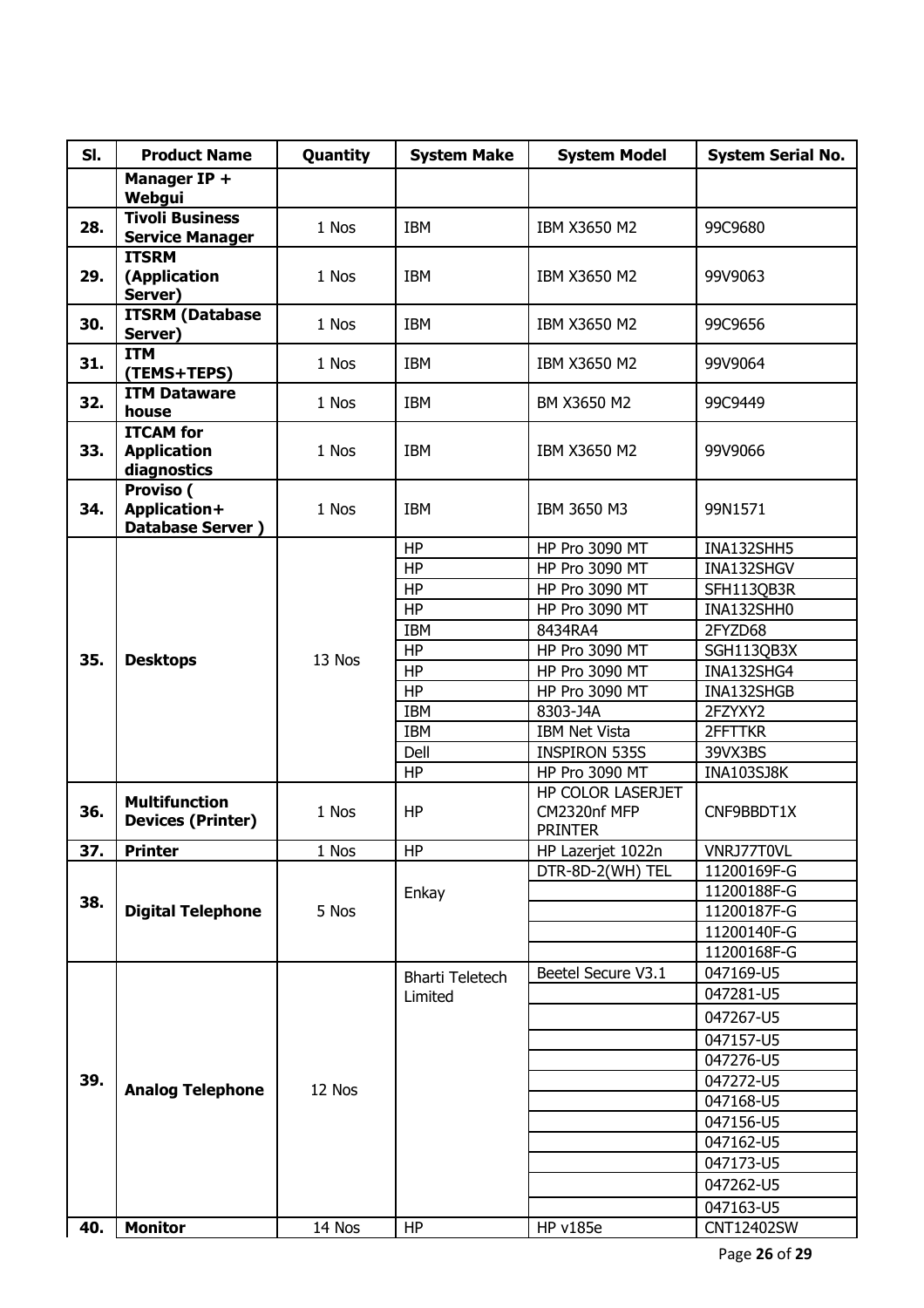| SI. | <b>Product Name</b> | Quantity | <b>System Make</b> | <b>System Model</b> | <b>System Serial No.</b>     |
|-----|---------------------|----------|--------------------|---------------------|------------------------------|
|     |                     |          | HP                 | <b>HP v185e</b>     | CNT124030P                   |
|     |                     |          | Dell               | <b>IN1910Nb</b>     | CN-0G492N-74261-<br>983-6RGL |
|     |                     |          | <b>HP</b>          | <b>HP v185e</b>     | CNT12402YY                   |
|     |                     |          | Lenovo             | 9165-AC             | V6-FKB83                     |
|     |                     |          | Dell               | E157FPc             | 0FJ061-64180-78H-<br>OL3A    |
|     |                     |          | <b>HP</b>          | LE1851W             | <b>CNC014P35V</b>            |
|     |                     |          |                    | <b>HP LE1851w</b>   | CNC102R6K0                   |
|     |                     |          | <b>DELL</b>        | E1910Hc             | CN-0U417N-64180-<br>082-1VFS |
|     |                     |          | <b>HP</b>          | <b>HP v185e</b>     | CMT1240302                   |
|     |                     |          | <b>HP</b>          | $HSTND-2511-T$      | CNT12402YR                   |
|     |                     |          | <b>HP</b>          | <b>HP LE1851w</b>   | CNC014P375                   |
|     |                     |          | Samsung            | B2230               | 0018HPGZ904547X              |
|     |                     |          | Samsung            | LA32D403E2LXL       | MO503EBD200178L              |

## **8.3. List of the Software:**

| SL. | <b>Product Name</b>                  | Quantity       | <b>License Items</b>                                                                                           | No of<br><b>Licences</b> |
|-----|--------------------------------------|----------------|----------------------------------------------------------------------------------------------------------------|--------------------------|
|     | <b>Microsoft</b>                     |                | Microsoft Windows Server Enterprise 2008 R2 Single                                                             | 18                       |
| 1.  | <b>Windows Server</b>                | 25             | Microsoft Windows Server Standard 2008 R2 Single                                                               | 5                        |
|     |                                      |                | Microsoft Windows Server Extension Connection 2008                                                             | $\overline{2}$           |
|     |                                      |                | Red Hat Enterprise Linux Server, Standard (up to 2)<br>sockets)                                                | 1                        |
|     |                                      |                | High Availabilty (1-2 Sockets)                                                                                 | 3                        |
| 2.  | <b>Linux Server</b>                  | 16             | Red Hat Enterprise Linux, Standard (1-2 Sockets)                                                               | 5                        |
|     |                                      |                | Red Hat Enterprise Linux, Advanced Platform, Standard<br>(unlimited sockets)                                   | 7                        |
| 3.  | <b>Database Server</b>               | 6              | Microsoft SQL-Server Enterprise Edition 2008 Single OLD<br>D 1 Proc                                            | $\overline{2}$           |
|     |                                      |                | Oracle Database Standard Edition - Processor Perpetual                                                         | 4                        |
| 4.  | <b>SNAPPIMON</b>                     | $\mathbf{1}$   | SNAPPIMON 3.0                                                                                                  | 100                      |
| 5.  | <b>Anti Virus</b><br><b>Software</b> | 1              | Symantec Protection Suite Ent Edition                                                                          | 50                       |
| 6.  | <b>Proxy Software</b>                | $\overline{2}$ | Microsoft FrFrnt TMG Ent 2010 SNGL OLP D Proc                                                                  | $\overline{2}$           |
| 7.  | <b>HIPS</b>                          | 26             | IBM Security Host Protection for Servers Install Annual<br>SW Subscription & Support Renewal 12 Months-E0C9CLL | 18                       |
|     |                                      |                | Proventia Server for Linux License                                                                             | $\overline{7}$           |
|     |                                      |                | Proventia Server for SiteProtector SoftwareLicense                                                             | 1                        |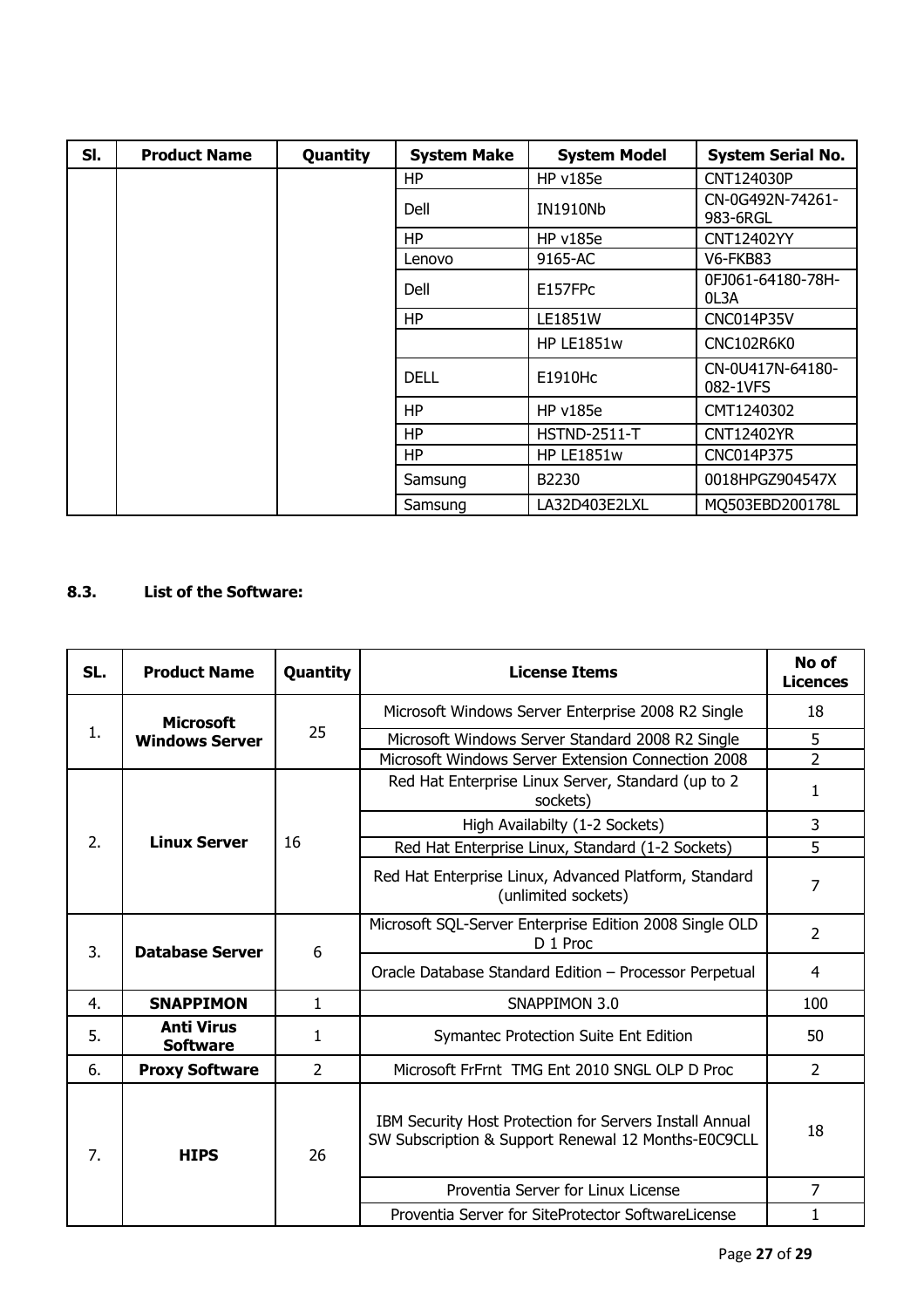| SL. | <b>Product Name</b>                     | Quantity      | <b>License Items</b>                                                   | No of<br><b>Licences</b> |  |
|-----|-----------------------------------------|---------------|------------------------------------------------------------------------|--------------------------|--|
|     |                                         | 616           | IBM Tivoli Storage Manager Extended Edition 10                         |                          |  |
|     |                                         |               | Processor Value Units (PVUs) Annual SW Subscription &                  | 616                      |  |
|     |                                         |               | Support Renewal-E029ELL                                                |                          |  |
|     |                                         | 224           | IBM Tivoli Storage Manager for Databases 10 Processor                  |                          |  |
| 8.  | <b>Backup Software</b>                  | numbers       | Value Units (PVUs) Annual SW Subscription & Support<br>Renewal-E028WLL | 224                      |  |
|     |                                         | 224           | IBM Tivoli Storage Manager Storage Area Networks 10                    |                          |  |
|     |                                         | numbers       | Processor Value Units (PVUs) Annual SW Subscription &                  | 224                      |  |
|     |                                         |               | Support Renewal-E029ILL                                                |                          |  |
| 9.  | <b>Asset</b>                            | 3             | IBM SmartCloud Control Desk Entry Edition Concurrent                   | 1                        |  |
|     | <b>Management</b>                       | numbers       | User Annual SW Subscription & Support Renewal<br>(E0CURLL)             |                          |  |
|     |                                         |               | IBM Tivoli Composite Application Manager for                           |                          |  |
| 10. |                                         |               | Transactions for Web and Robotic Response and<br>Tracking              | 8                        |  |
|     |                                         |               | Resource (E0BMCLL)                                                     |                          |  |
|     |                                         |               | IBM Tivoli Composite Applications for Application                      |                          |  |
| 11. | <b>Application</b><br><b>Monitoring</b> |               | Diagnostics Resource Value Unit Annual SW Subscription                 | 8                        |  |
|     |                                         |               | & Support Renewal (E0BMGLL)                                            |                          |  |
| 12. | <b>Applicaion</b>                       | 28<br>numbers | IBM Tivoli Composite Application Manager For                           | 28                       |  |
|     | <b>Monitoring</b>                       |               | Applications 3 Agent Pack Resource Value Unit Annual                   |                          |  |